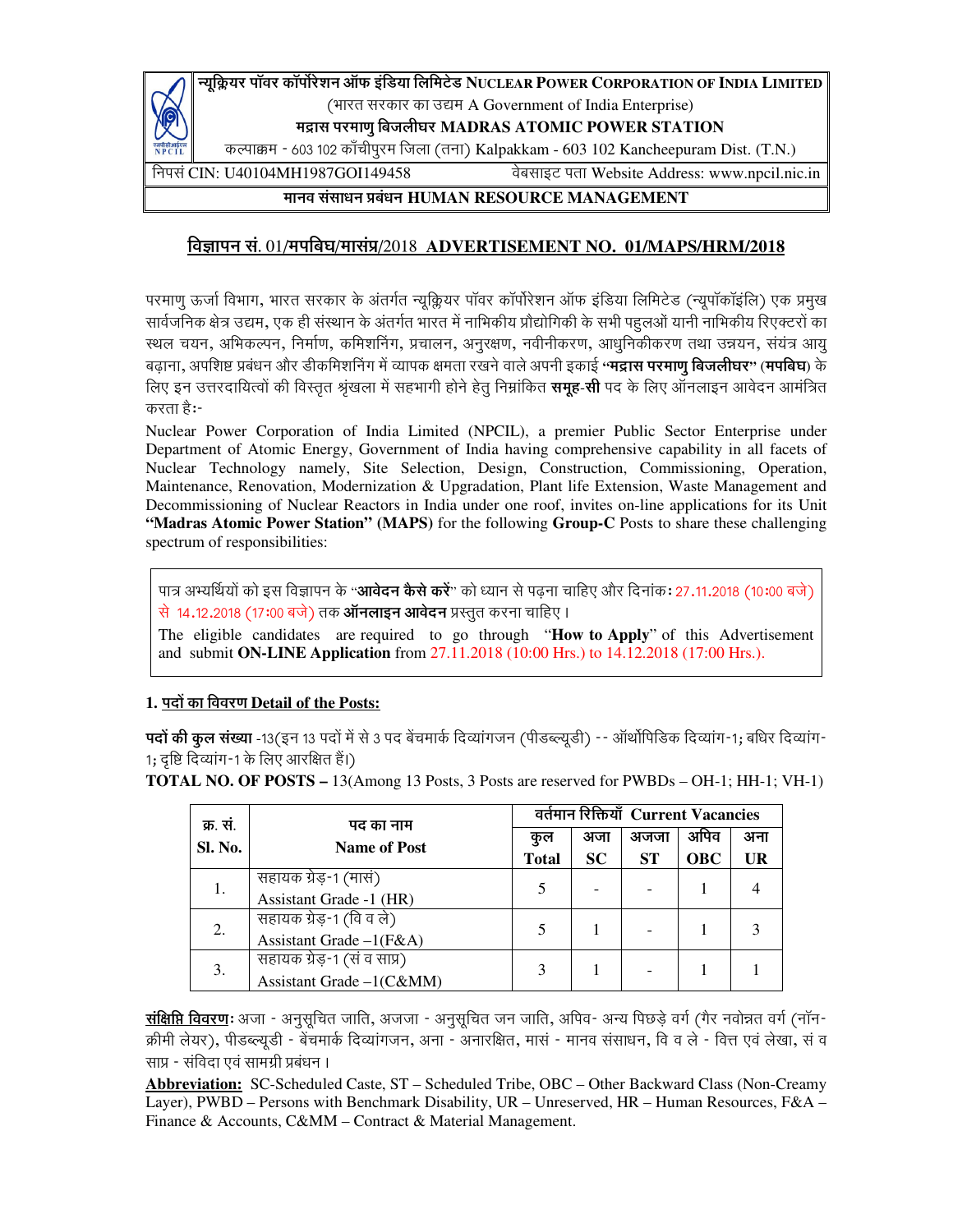## 2. आयु सीमा तथा वेतन Age limit & Pay:

| क्र.सं.<br>Sl.No. | पद का नाम<br><b>Name of Posts</b>                         | दिनांक: 14.12.2018 को<br>आय<br>Age limit as on<br>14.12.2018 | वेतन मैट्रिक्स में वेतन (7 <sup>बें</sup> केंवआ में<br>संशोधित वेतन के अनुसार)<br>Pay in pay Matrix<br>(As per $7th$ CPC Revised Pay) |
|-------------------|-----------------------------------------------------------|--------------------------------------------------------------|---------------------------------------------------------------------------------------------------------------------------------------|
| 1.                | सहायक ग्रेड़-1 (मासं)<br>Assistant Grade -1 (HR)          |                                                              | ₹.25,500/- (वेतन मैट्रिक्स का स्तर-                                                                                                   |
| 2.                | सहायक ग्रेड़-1 (वि व ले)<br>Assistant Grade $-1(F\&A)$    | 21 से 28 वर्ष तक<br>21 to 28 Years                           | 4 में वेतन)<br>₹.25, 500 /- (Pay in Pay Matrix                                                                                        |
| 3.                | सहायक ग्रेड़-1 (सं व साप्र)<br>Assistant Grade $-1(C&MM)$ |                                                              | in Level $-4$ )                                                                                                                       |

# 3. अधिकतम आयु सीमा में छूट Relaxation in Maximum Age Limit:

| क्र.सं.          | वर्ग                                                                           | आयु छूट                                            |
|------------------|--------------------------------------------------------------------------------|----------------------------------------------------|
| Sl.No            | Category                                                                       | <b>Age Relaxation</b>                              |
| 1.               | अनुसूचित जाति                                                                  | 5 वर्ष                                             |
|                  | <b>Scheduled Castes</b>                                                        | 5 Years                                            |
| 2.               | अन्य पिछड़े वर्ग (गैर नवोन्नत वर्ग (नॉन-क्रीमी लेयर)                           | 3 वर्ष                                             |
|                  | Other Backward Class (Non Creamy Layer)                                        | 3 Years                                            |
| 3.               | बेंचमार्क दिव्यांगजन (पीडब्ल्यूबीडी)                                           | 10 वर्ष                                            |
|                  | Persons with Benchmark Disabilities (PWBD)                                     | 10 Years                                           |
|                  | बेंचमार्क दिव्यांगजन-अनुसूचित जाति                                             | 15 वर्ष                                            |
|                  | <b>PWBD Scheduled Caste</b>                                                    | 15 Years                                           |
|                  | बेंचमार्क दिव्यांगजन-अन्य पिछड़े वर्ग (गैर नवोन्नत वर्ग)                       | 13 वर्ष                                            |
|                  | PWBD- Other Backward Class (Non-Creamy layer)                                  | 13 Years                                           |
| $\overline{4}$ . | भूतपूर्व सैनिक                                                                 | सैनिक सेवा की  <br>आवेदन प्रस्तुत करने की          |
|                  | Ex-Serviceman candidates                                                       | अंतिम दिनांक को आवेदक की<br>अवधि + 3 वर्ष          |
|                  |                                                                                | अधिकतम आयू 56 वर्ष से<br>Period<br>of <sub>1</sub> |
|                  |                                                                                | Military<br>अधिक नहीं होनी चाहिए की                |
|                  |                                                                                | Service $+3$<br>शर्त पर।                           |
|                  |                                                                                | Years<br>Subject to the condition                  |
| 5.               | न्यूपॉकॉइंलि में पहले से ही सेवारत नियमित कर्मचारी हेतु विज्ञापन में निर्धारित | that maximum age of the                            |
|                  | उच्च आयु सीमा लागू नहीं होगी।                                                  | applicant on the last date                         |
|                  | Upper age limit as prescribed in the advertisement shall not be                | Submission<br>of<br>of                             |
|                  | applicable to regular employees already serving in NPCIL.                      | application<br>shall<br>not                        |
|                  |                                                                                | exceed 56 years.                                   |

## <u>4. न्यूपॉकॉइंलि में बेचमार्क दिव्यांगजन हेतु पहचाने गए पदो: निःशक्तता 40%या उससे अधिक होनी चाहिए</u>: -**Identified Posts for PWBDs in NPCIL : Disability should be 40% or more :**

| समूह                                                                                                      | पद का नाम                                                                               | पद पर नियुक्ति हेतु उपयुक्त निःशक्तता वर्ग                                                                                                                          |  |
|-----------------------------------------------------------------------------------------------------------|-----------------------------------------------------------------------------------------|---------------------------------------------------------------------------------------------------------------------------------------------------------------------|--|
| Group                                                                                                     | Name of the Post                                                                        | Disablement Category suitable for appointment to the post                                                                                                           |  |
| सी<br>$\mathbf C$                                                                                         | सहायक ग्रेड़-1 (मासं)<br>Assistant Grade -1 (HR)                                        | एक हाथ, एक पैर, एक हाथ व एक पैर, दोनों पैर, दृष्टिहीन, कम दृष्टि, बधिर ।<br>One Arm, One Leg, One Arm & One Leg, Both Legs, Blind,<br>Low Vision, Hearing Impaired. |  |
|                                                                                                           | सहायक ग्रेड़-1 (वि व ले)<br>Assistant Grade $-1(F\&A)$                                  | एक पैर, दोनों पैर, मांसपेशीय कमज़ोरी, कम दृष्टि, बधिर ।<br>One Leg, Both Legs, Muscular Weakness, Low Vision, Hearing<br>Impaired.                                  |  |
|                                                                                                           | सहायक ग्रेड़-1 (सं व साप्र)                                                             | एक हाथ, एक पैर, बधिर।                                                                                                                                               |  |
|                                                                                                           | Assistant Grade $-1(C&MM)$                                                              | One Arm, One Leg, Hearing Impaired.                                                                                                                                 |  |
| निःशक्तता की परिभाषा, दिनांक: 29/12/2005 का कार्यालय ज्ञापन सं.36035/3/2004-स्थापना(आरक्षण) के अनुसार है। |                                                                                         |                                                                                                                                                                     |  |
|                                                                                                           | The definition of disability is as per O.M. No.36035/3/2004-Estt(Res) dated 29.12.2005. |                                                                                                                                                                     |  |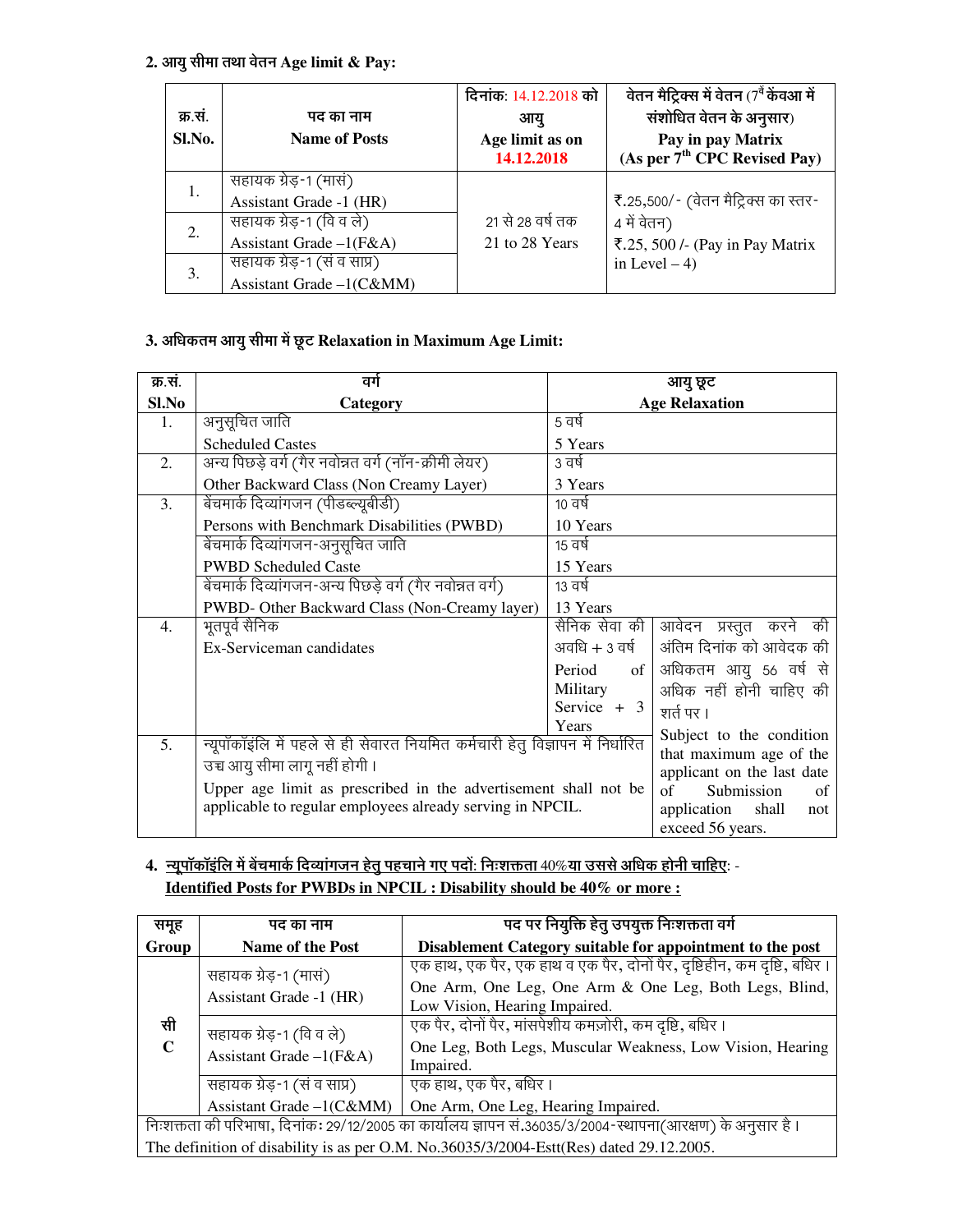| पद              |                                                         |                                                                                                                                                                                                                                                                                                                                                                                     |                                                                                                                                                                                                                                                                                                                                                                                                                                                                                                                                                                                                                                                                                                                                                                                                                                               |
|-----------------|---------------------------------------------------------|-------------------------------------------------------------------------------------------------------------------------------------------------------------------------------------------------------------------------------------------------------------------------------------------------------------------------------------------------------------------------------------|-----------------------------------------------------------------------------------------------------------------------------------------------------------------------------------------------------------------------------------------------------------------------------------------------------------------------------------------------------------------------------------------------------------------------------------------------------------------------------------------------------------------------------------------------------------------------------------------------------------------------------------------------------------------------------------------------------------------------------------------------------------------------------------------------------------------------------------------------|
| क्र.सं.<br>Post | पद का नाम<br><b>Name of Post</b>                        | अनिवार्य अर्हता तथा अनुभव<br><b>Essential Qualification &amp; Experience</b>                                                                                                                                                                                                                                                                                                        |                                                                                                                                                                                                                                                                                                                                                                                                                                                                                                                                                                                                                                                                                                                                                                                                                                               |
| Sl.No           |                                                         |                                                                                                                                                                                                                                                                                                                                                                                     |                                                                                                                                                                                                                                                                                                                                                                                                                                                                                                                                                                                                                                                                                                                                                                                                                                               |
| 1.              | सहायक ग्रेड़-1 (मासं)<br>Assistant Grade -1 (HR)        | न्यूनतम 50% अंकों के साथ विज्ञान या<br>वाणिज्य या कला में स्नातक की डिग्री ।<br>स्वीकार्य स्नातक की डिग्री के विवरण के<br>लिए कृपया पैरा 6 देखें ।<br>A Bachelor's Degree in Science or<br>Commerce or Arts with minimum<br>50% marks. Please refer para 6 for<br>details of acceptable Bachelor<br>Degree.                                                                         | कोशल परीक्षण हेतु अनिवार्य<br>आवश्यकताएं (क्रम सं.1 से 3<br>तक के पद हेत्)<br><b>Essential</b><br>requirements<br>for Skill Test (for posts<br>at Sl. No.1 to 3)<br><u>टंकण परीक्षा</u><br><b>Typewriting Test</b>                                                                                                                                                                                                                                                                                                                                                                                                                                                                                                                                                                                                                            |
| 2.              | सहायक ग्रेड़-1 (वि व ले)<br>Assistant Grade $-1(F\&A)$  | न्यूनतम 50% अंकों के साथ वाणिज्य में<br>स्नातक की डिग्री । स्वीकार्य स्नातक की<br>डिग्री के विवरण के लिए कृपया पैरा 7 देखें।<br>A Bachelor's Degree in Commerce<br>with minimum 50% marks. Please<br>refer para 7 for details<br>of<br>acceptable Bachelor Degree.                                                                                                                  | वैयक्तिक संगणक (पीसी) पर<br>30 शब्दों प्रति मिनट टंकण गति।<br>30 words per Minute<br>typing speed on PC.<br>संगणक (कंप्यूटर) प्रवीणता                                                                                                                                                                                                                                                                                                                                                                                                                                                                                                                                                                                                                                                                                                         |
| 3.              | सहायक ग्रेड़-1 (सं व साप्र)<br>Assistant Grade -1(C&MM) | न्यूनतम 50% अंकों के साथ विज्ञान<br>(भौतिकी, रसायन तथा गणित के साथ)<br>या वाणिज्य में स्नातक की डिग्री ।  स्वीकार्य<br>स्नातक की डिग्री के विवरण के लिए कृपया<br>पैरा 8 देखें।<br>A Bachelor's Degree in Science<br>Chemistry<br>(with<br>Physics,<br>&<br>Mathematics) OR Commerce with<br>minimum 50% marks. Please refer<br>para 8 for details of acceptable<br>Bachelor Degree. | <u>परीक्षा</u><br><b>Computer</b><br><b>Proficiency</b><br><b>Test</b><br>(वर्ड, एक्सेल, एक्सेस और<br>पावर पॉइंट)<br>(Word, Excel,<br><b>Access and Power Point)</b><br>एमएस-विंडोज<br>ऑपरेटिंग<br>और<br>डेस्कटॉप<br>सिस्टम<br>एप्लीकेशन जैसे एमएस ऑफिस<br>(वर्ड, एक्सेल, एक्सेस तथा<br>पावर पॉइंट), ई-मेल मैनेजमेंट<br>और इंटरनेट सर्फिंग पर कम से<br>कम 6 महीने की अवधि का<br>सर्टिफिकेट कोर्स पास किया<br>हुआ होना चाहिए।<br>Should have passed a<br>Certificate Course<br><sub>of</sub><br>duration of not less than 6<br>months on MS-Windows<br>Operating System<br>and<br>Desktop Applications such<br>as MS Office (Word,<br>Excel, Access and Power<br>Point),<br>e-mail<br>Management and internet<br>Surfing.<br>फिर भी, विद्यालय<br>या<br>महाविद्यालय<br>में<br>पाठ्यक्रम<br>संगणक विज्ञान / संगणक<br>अनुप्रयोग को एक विषय के रूप |

 $\blacksquare$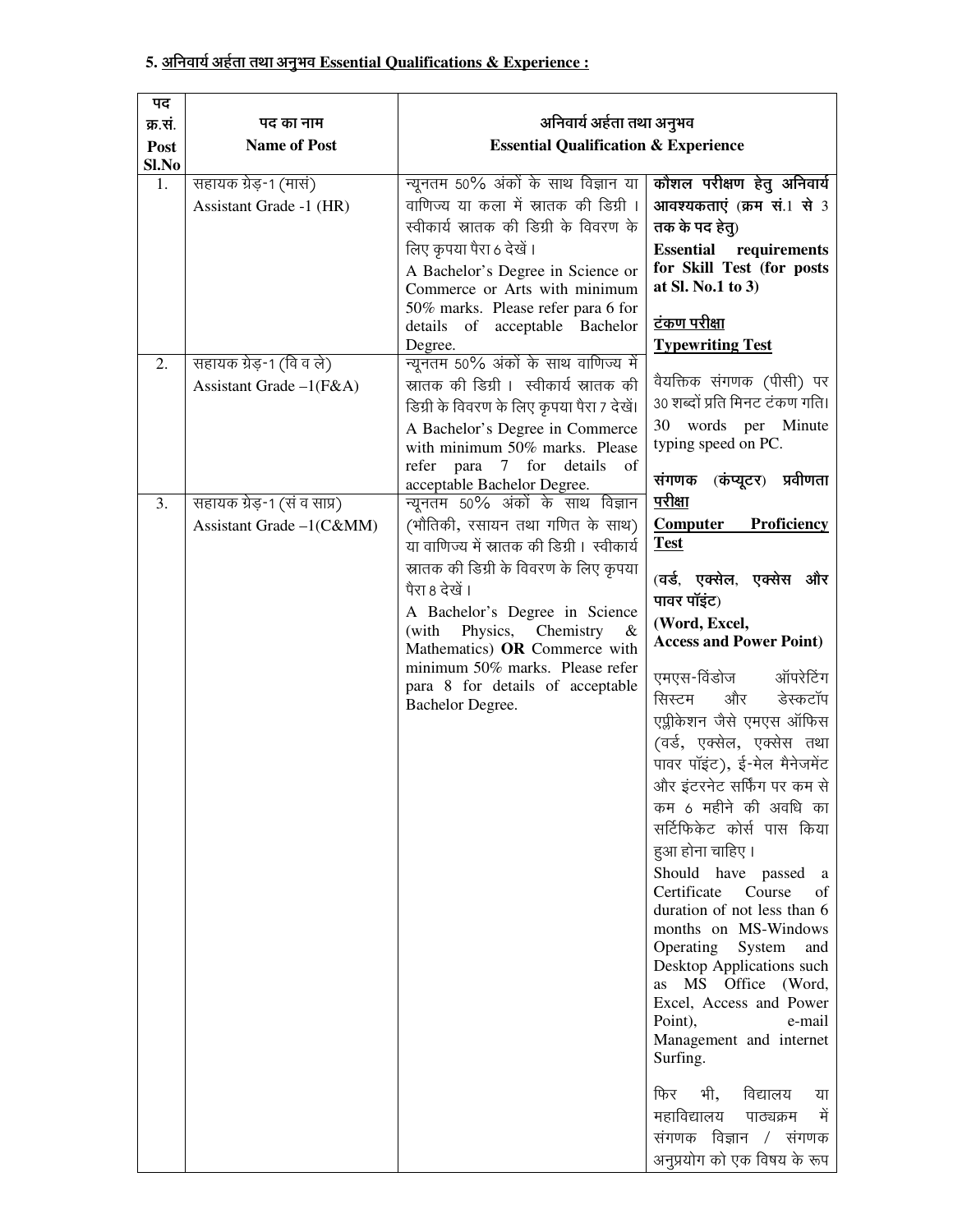|  | में अध्ययन किए अभ्यर्थियों के |
|--|-------------------------------|
|  | लिए सर्टिफिकेट कोर्स पास      |
|  | होना लागू नहीं होगा।          |
|  | However, passing              |
|  | certificate course will not   |
|  | apply to the candidates       |
|  | who have studied              |
|  | computer science              |
|  | computer applications as      |
|  | one of the subjects in their  |
|  | school or<br>college          |
|  | curriculum.                   |

## <u>क्रम संख्या 01 से 03 तक का पद हेतू महत्वपूर्ण सूचना</u> **IMPORTANT INFORMATION FOR POSTS AT SI. NO. 01 to 03:**

A) दिव्यांगजनों के लिए विशेष रोजगार केन्द्र से संबद्ध चिकित्सा बोर्ड (या सिविल सर्जन द्वारा जहाँ कोई बोर्ड नहीं है) द्वारा टंकण करने में असमर्थ के रूप में प्रमाणित किए हुए और दूसरे प्रकार से लिपिक पद धारण करने के लिए योग्य दिव्यांगजनों को टंकण परीक्षा पास करने से छूट दी जाती है।

Physically disabled persons who are otherwise qualified to hold clerical post and who are certified, as being unable to type, by the Medical Board attached to Special Employment Exchanges for the disabled (or by a Civil Surgeon where there is no such board) are exempted from passing the typing test.

B) 'शारीरिक रूप से दिव्यांगजन' शब्द में दृष्टि दिव्यांगजन या बधिर दिव्यांगजन समाविष्ट नहीं हैं, लेकिन स्थाई रूप से टंकण करने में असमर्थ शारीरिक रूप से दिव्यांगजन ही समाविष्ट है ।

The term 'Physically disabled persons' does not cover those who are visually disabled or who are hearing impaired but cover only those whose physical disability permanently prevents them from typing.

# <u>6. सहायक ग्रेड-1(मासं) का पद हेतु स्वीकार्य स्नातक डिग्री की सूची</u>

# List of acceptable Bachelor Degrees for the post of Assistant Grade – 1(HR):

- a) कला स्नातक (बी.ए) [ हिंदी / अंग्रेज़ी / राजनीति विज्ञान / अर्थशास्त्र / समाजशास्त्र / भूगोल / लोक प्रशासन / लोक संबंध / इतिहास में स्नातक (बी.ए) ] Bachelor of Arts (B.A) – [B.A. in Hindi / Eng./ Pol.Sci./ Economics / Sociology / Geography/ Public Administration / Public Relation / History]
- b) कला स्नातक प्रवीण (बी.ए-प्रवीण) क्रम सं.ए में ऊपर उल्लिखित विषयों पर)

Bachelor of Arts – Honours (B.A – Hons.) – on the above mentioned subjects at Sl. No. a)]

- c) समाज कार्य स्नातक (बीएसडब्ल्यू) Bachelor of Social Work (BSW)
- d) कला स्नातक-साहित्य (बी.लिट) Bachelor of Arts-Literature (B.Lit)
- e) ग्रामीण अध्ययन स्नातक (बीआरएस) Bachelor of Rural Studies (BRS)
- f) समाज विज्ञान स्नातक (बी.एस.एससी) Bachelor of Social Science (B.S.Sc.)
- g) कला स्नातक समाज विज्ञान [बीए (समाज विज्ञान)]
- Bachelor of Arts Social Science [BA (Social Science)]
- h) सामाजिक अध्ययन स्नातक (बीएसएस) Bachelor of Social Studies (BSS)
- i) कला स्नातक सामाजिक अध्ययन [बीए (सामाजिक अध्ययन)]
	- Bachelor of Arts Social Studies [BA(Social Studies)]
- j) कला स्नातक पत्रकारिता [बीए (पत्रकारिता)]

Bachelor of Arts - Journalism [BA(Journalism)]

k) पत्रकारिता तथा जन संचार स्नातक (बीजेएमसी)

Bachelor of Journalism & Mass Communication (BJMC)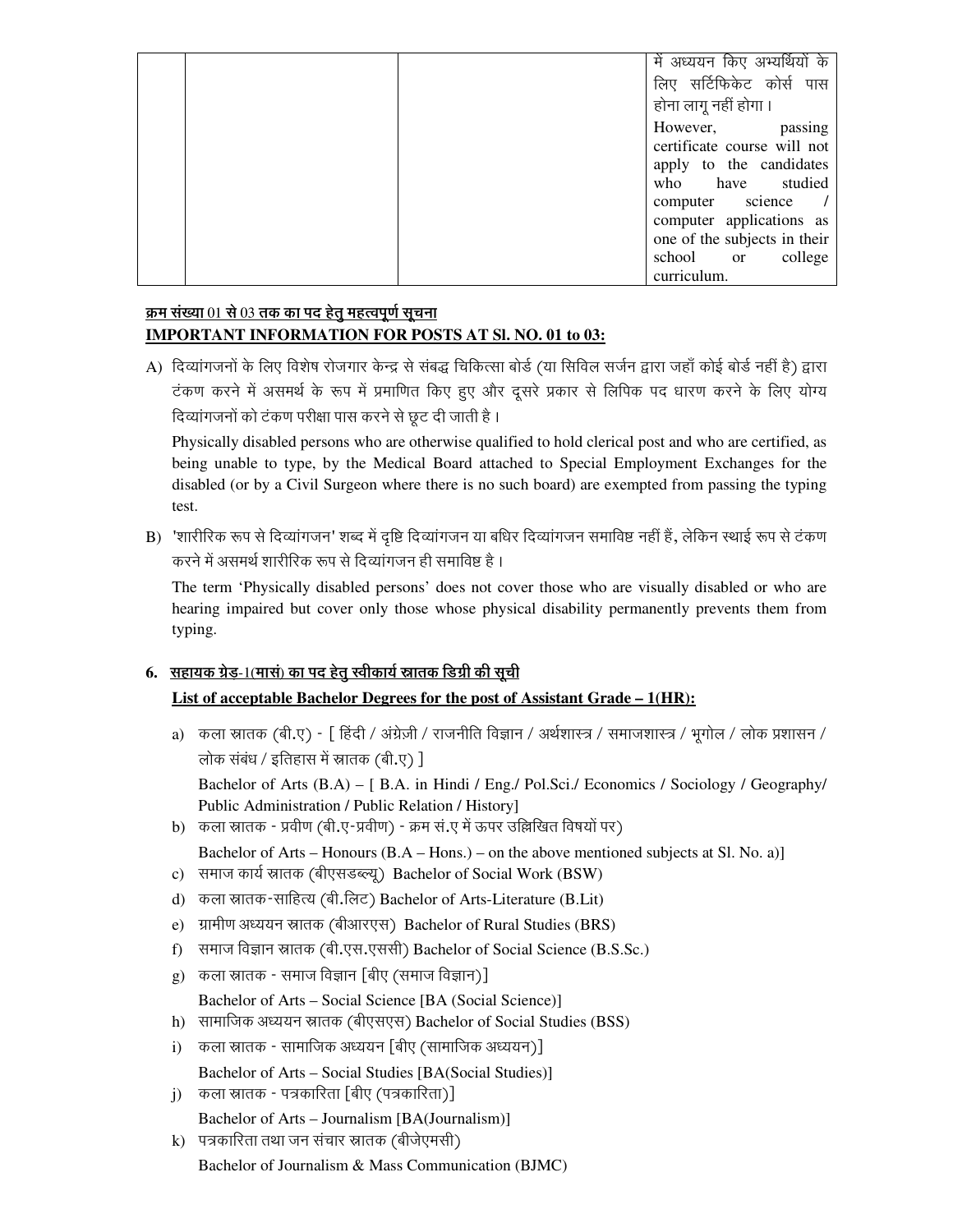- 1) मल्टीमीडिया स्नातक (बीएमएम) Bachelor of Multimedia (BMM)
- m) कला स्नातक (मल्टीमीडिया) [बीए-(मल्टीमीडिया)] Bachelor of Arts (Multimedia) [BA-(Multimedia)]
- n) वाणिज्य स्नातक (बी.काम) Bachelor of Commerce (B.Com)
- o) वाणिज्य स्नातक प्रवीण (बी.काम-प्रवीण) Bachelor of Commerce Honours (B.Com Hons.)
- p) व्यवसाय प्रशासन स्नातक (बीबीए) Bachelor of Business administration (BBA)
- q) प्रबंधन अध्ययन स्नातक (बीएमएस) Bachelor of Management Studies (BMS)
- r) व्यवसाय अध्ययन स्नातक (बीबीएस) Bachelor of Business Studies (BBS)
- s) व्यवसाय प्रबंध स्नातक Bachelor of Business Management (BBM)
- t) व्यवसाय अर्थशास्त्र स्नातक (बीबीई) Bachelor of Business Economics (BBE)
- u) अंतरराष्ट्रीय व्यवसाय तथा वित्त स्नातक (बीआईबीएफ)

Bachelor of International Business & Finance (BIBF)

- v) बीबीए / बी.काम (अंतरराष्ट्रीय व्यवसाय तथा वित्त) स्नातक [बीबीए (आईबीएफ)/बी.काम (आईबीएफ)] BBA / B.Com (International Business & Finance ) [BBA (IBF) / B.Com (IBF)]
- w) विज्ञान स्रातक (बी.एससी) भौतिकी / रसायन / गणित / वनस्पति / जीवविज्ञान / भूविज्ञान में बी.एससी Bachelor of Science (B.Sc) – B.Sc in Physics / Chemistry / Maths / Botany / Zoology / Geology
- x) विज्ञान स्नातक प्रवीण (बी.एससी. प्रवीण) Bachelor of Science Honours (B.Sc. Hons.)
- y) कंप्यूटर अनुप्रयोग स्नातक (बीसीए) Bachelor of Computer Applications (BCA)
- z) सांख्यिकी स्नातक (बी.सांख्य.) Bachelor of Statistics (B.Stat.)
- aa) होटल प्रबंधन स्नातक (बीएचएम) Bachelor of Hotel Management (BHM)
- bb) होटल प्रबंधन तथा खानपान प्रौद्योगिकी स्नातक (बीएचएमसीटी)

Bachelor of Hotel Management & Catering Technology (BHMCT)

- cc) पर्यटन तथा यात्रा प्रबंधन स्नातक Bachelor of Tourism & Travel Management (BTTM)
- dd) व्यवसाय प्रशासन स्नातक पर्यटन व यात्रा [बीबीए (पर्यटन व यात्रा)]

Bachelor of Business Administration – Tourism & Travel [BBA (Tourism & Travel)]

ee) वित्त प्रबंधन स्नातक (बीएफएम) Bachelor of Financial management (BFM)

## <u>7. सहायक ग्रेड़-1(वि व ले) का पद हेतु स्वीकार्य स्नातक डिग्री की सूची</u>

## **List of acceptable Bachelor Degrees for the post of Assistant Grade – 1(F&A):**

- a) वाणिज्य स्नातक (बी.काम) Bachelor of Commerce (B.Com)
- b) वाणिज्य स्नातक प्रवीण (बी.काम-प्रवीण) Bachelor of Commerce Honours (B.Com Hons.)
- c) अंतरराष्ट्रीय व्यवसाय तथा वित्त स्नातक (बीआईबीएफ)
	- Bachelor of International Business & Finance (BIBF)
- d) बीबीए / बी.काम (अंतरराष्ट्रीय व्यवसाय तथा वित्त) स्नातक [बीबीए (आईबीएफ)/बी.काम (आईबीएफ)] BBA / B.Com (International Business & Finance ) [BBA (IBF) / B.Com (IBF)]
- e) वित्त प्रबंधन स्नातक (बीएफएम) Bachelor of Financial management (BFM)

# <u>8. सहायक ग्रेड़-1(सं व साप्र) का पद हेतु स्वीकार्य स्नातक डिग्री की सूची</u>

# **List of acceptable Bachelor Degrees for the post of Assistant Grade – 1(C&MM):**

- a) विज्ञान स्नातक (बी.एससी) भौतिकी / रसायन / गणित में बी.एससी Bachelor of Science (B.Sc) – B.Sc in Physics / Chemistry / Maths
- b) विज्ञान स्नातक प्रवीण (बी.एससी. प्रवीण) Bachelor of Science Honours (B.Sc. Hons.)
- c) सांख्यिकी स्नातक (बी.सांख्य.) Bachelor of Statistics (B.Stat.)
- d) वाणिज्य स्नातक (बी.काम) Bachelor of Commerce (B.Com)
- e) वाणिज्य स्नातक प्रवीण (बी.काम-प्रवीण) Bachelor of Commerce Honours (B.Com Hons.)
- f) अंतरराष्ट्रीय व्यवसाय तथा वित्त स्नातक (बीआईबीएफ)

Bachelor of International Business & Finance (BIBF)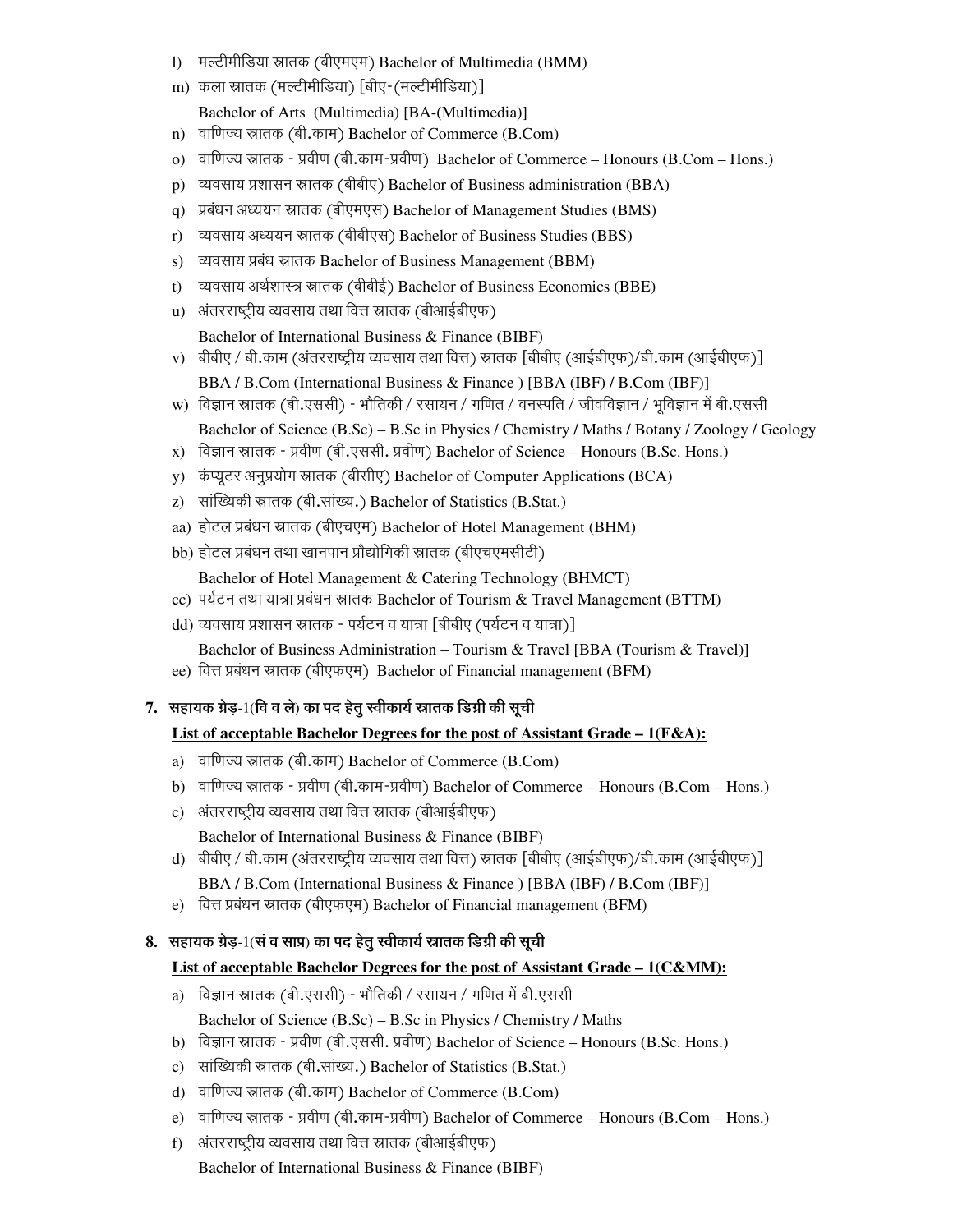g) बीबीए / बी.काम (अंतरराष्ट्रीय व्यवसाय तथा वित्त) स्नातक [बीबीए (आईबीएफ)/बी.काम (आईबीएफ)] BBA / B.Com (International Business & Finance ) [BBA (IBF) / B.Com (IBF)]

#### **9.** E "4 **Selection Process:**

| पद का नाम Name of the Post                                                                                      | चयन प्रक्रियाविधि Selection Procedure |  |
|-----------------------------------------------------------------------------------------------------------------|---------------------------------------|--|
| सहायक ग्रेड़-1 (मासं)                                                                                           |                                       |  |
| Assistant Grade -1 (HR)                                                                                         |                                       |  |
| सहायक ग्रेड़-1 (वि व ले)                                                                                        | लिखित परीक्षा + कौशल परीक्षण          |  |
| Assistant Grade $-1(F\&A)$                                                                                      | Written Examination + Skill Test      |  |
| सहायक ग्रेड़-1 (सं व साप्र)                                                                                     |                                       |  |
| Assistant Grade $-1(C&MM)$                                                                                      |                                       |  |
| ध्यान दें: अंतिम नामिकायन हेतु अभ्यर्थी को निर्धारित चयन प्रक्रिया के प्रत्येक चरण में अर्हता प्राप्त करना है । |                                       |  |
| NOTE: A CANDIDATE HAS TO QUALIFY AT EACH STAGE OF PRESCRIBED SELCTION                                           |                                       |  |

#### PROCESS FOR FINAL EMPANELMENT.

## **9.1.** D0-5 / ह
5 E "4 **Selection Process for Non-Technical Posts :**

सहायक ग्रेड-1 (मासं) / सहायक ग्रेड-1 (वि व ले) / सहायक ग्रेड-1 (सं व साप्र)

Assistant Grade-1(HR) / Assistant Grade-1(F&A) / Assistant Grade-1(C&MM)

#### X5 : **Written Examination**

लिखित परीक्षा दो चरणों में होगी The Written Examination will be in two stages:

चरण-1- प्रारंभिक परीक्षा (1 घंटा की अवधि) Stage-1- Preliminary Test (1 Hour Duration)

चरण-2- प्रगत परीक्षा (2 घंटे की अवधि) Stage-2- Advanced Test (2 Hours Duration)

## चरण-1- प्रारंभिक परीक्षा Stage-1 –Preliminary Test :

Graduation level.

1. अभ्यर्थियों के लघू सूचीयन हेतू संविक्षा परीक्षा होगी । सभी गैर-तकनीकी संवर्गों हेतू संविक्षा परीक्षा का संरूप समान होगा । भर्ती मानदंडों के अनुसार स्नातक की न्यूनतम शैक्षिक योग्यता के अनुरूप प्रश्न स्नातक स्तर के होंगे । It will be a screening examination to be held to shortlist candidates. The format of the screening examination shall be common for all the non-technical cadres. In keeping with the minimum educational qualification of graduation as per the Recruitment Norms, the questions will be of

2. परीक्षा में निम्नांकित अनुपात में 01 (एक) घंटा की अवधि का 50 बहुविकल्पी प्रश्न (चार उत्तरों के विकल्प) होंगे:-

Examination will consist 50 multiple choice questions (Choice of four answers) of 01 (one) hour duration in the following proportion:

| सामान्य ज्ञान व सामयिकी             | २५ प्रश्न                      |
|-------------------------------------|--------------------------------|
| General Knowledge & Current Affairs | 25 Questions                   |
| संगणक ज्ञान Computer Knowledge      | 15 Y <sup>9</sup> 15 Questions |
| अंग्रेज़ी English                   | 10 प्रश्न 10 Questions         |

- 3. अधिकतम 150 अंक के लिए 01 (एक) घंटा की अवधि की परीक्षा होगी। The Test will be of 01 (one) hour duration for a maximum 150 marks.
- 4. प्रत्येक सही उत्तर के लिए 03 (तीन) अंक दिया जाएगा और प्रत्येक गलत उत्तर के लिए 01 (एक) अंक काटा जाएगा। 03 (Three) marks to be awarded for each correct answer and 01 (one) mark to be deducted for each incorrect answer.
- 5. संभार आवश्यकताओं के आधार पर परीक्षा को एकल/बहु सत्र में आयोजित किया जाएगा। Tests may be conducted in single/multiple sessions depending upon logistics requirements.
- 6. योग्यता मानक: निम्नांकित योग्यता मानक होंगे:-Qualifying Standards: The qualifying standards shall be as follows: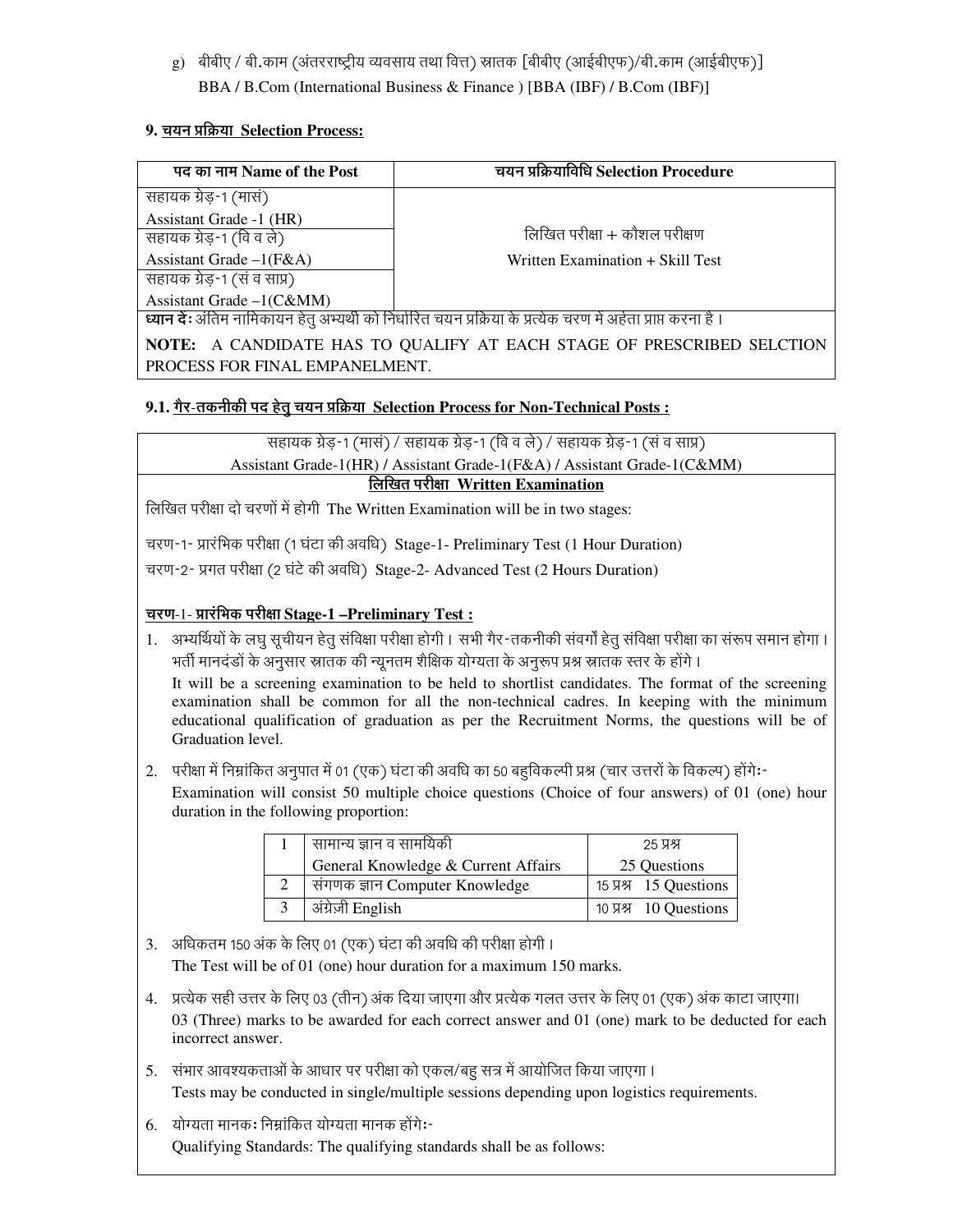सामान्य श्रेणी (अनारक्षित) - 40% अंक General Category (UR) – 40% marks;

अजा/अपिव - 30% अंक SC/OBC - 30% marks:

तदनुसार, < 40% अंक वाले सामान्य अभ्यर्थियों और < 30% अंक वाले अजा/अपिव के अभ्यर्थियों, चरण-2 से बाहर हो जाएंगे ।

Accordingly, the General Candidates < 40% marks and the candidates belonging to SC/OBC with < 30% marks will be screened out for Stage-2.

#### <u>चरण-2- प्रगत परीक्षा Stage-2 –Advanced Test:</u>

- 1. वरण-1 में चयनित सभी अभ्यर्थियों को प्रगत परीक्षा देनी है। All candidates screened in Stage-1 to undertake an advanced test.
- 2. अधिकतम 150 अंक के लिए 02 (दो) घंटे की अवधि की परीक्षा होगी। The Test will be of 02 (two) hours duration for a maximum of 150 marks.
- 3. परीक्षा में निम्नांकित पाठ्यक्रम में 50 बहूविकल्पी प्रश्न (चार उत्तरों के विकल्प) होंगे:-The test will comprise 50 Multiple choice questions (Choice of four answers) from the following syllabus:

मात्रात्मक अभिक्षमता 25 प्रश्न Quantitative Aptitude 25 Questions

विवेचनात्मक तर्क शक्ति 25 प्रश्न  $Critical$  Reasoning 25 Questions

- 4. प्रत्येक सही उत्तर के लिए 03 (तीन) अंक दिया जाएगा और प्रत्येक गलत उत्तर के लिए 01 (एक) अंक काटा जाएगा। 03 (Three) marks to be awarded for each correct answer and 01 (one) mark to be deducted for each incorrect answer.
- 5. योग्यता मानक: निम्नांकित योग्यता मानक होंगे:-

Qualifying Standards: The qualifying standards shall be as follows:

सामान्य श्रेणी (अनारक्षित) - 30% अंक General Category (UR) – 30% marks;

अजा/अपिव - 20% अंक SC/OBC - 20% marks

तदनुसार, < 30% अंक वाले सामान्य अभ्यर्थियों और < 20% अंक वाले अजा/अपिव के अभ्यर्थियों, चरण-3 से बाहर हो जाएंगे ।

Accordingly, the General Candidates < 30% marks and the candidates belonging to SC/OBC with < 20% marks will be screened out for Stage-3.

चरण-2 में प्राप्त अंक के आधार पर ही अभ्यर्थियों की योग्यता क्रमसूची तैयार की जाएगी ।

A merit list of candidates will be prepared after Stage-2 based upon scores obtained in Stage-2 only.

बराबरी की अवस्था में, योग्यता क्रमसूची में स्थिति निर्धारण करने के लिए अनुक्रम में निम्नाकित मानदंड का पालन किया **जाएगाः** 

**In the event of a tie, following criteria shall be adopted in sequence for deciding position in merit list:**

- 1. वरण-2 में कम नकारात्मक अंक पाए अभ्यर्थियों को योग्यता सूची में सब से उच्च स्थान में रखा जाएगा। Candidates with lower negative marks in Stage-2 to be placed higher on the merit list.
- 2. चरण-1 में उच्च अंक पाए अभ्यर्थियों को योग्यता सूची में सब से उच्च स्थान में रखा जाएगा। Candidates with higher marks in Stage-1 to be placed higher on the merit list.
- 3. वरण-1 में कम नकारात्मक अंक पाए अभ्यर्थियों को योग्यता सुची में सब से उच्च स्थान में रखा जाएगा Candidates with lower negative marks in Stage-1 to be placed higher on the merit list.
- 4. अभ्यर्थियों के जन्म की तारीख।

Date of birth of the candidates.

अभ्यर्थियों को एक ही दिन में प्रारंभिक परीक्षा तथा प्रगत परीक्षा देनी है । सुबह के सत्र में प्रारंभिक परीक्षा आयोजित की जाएगी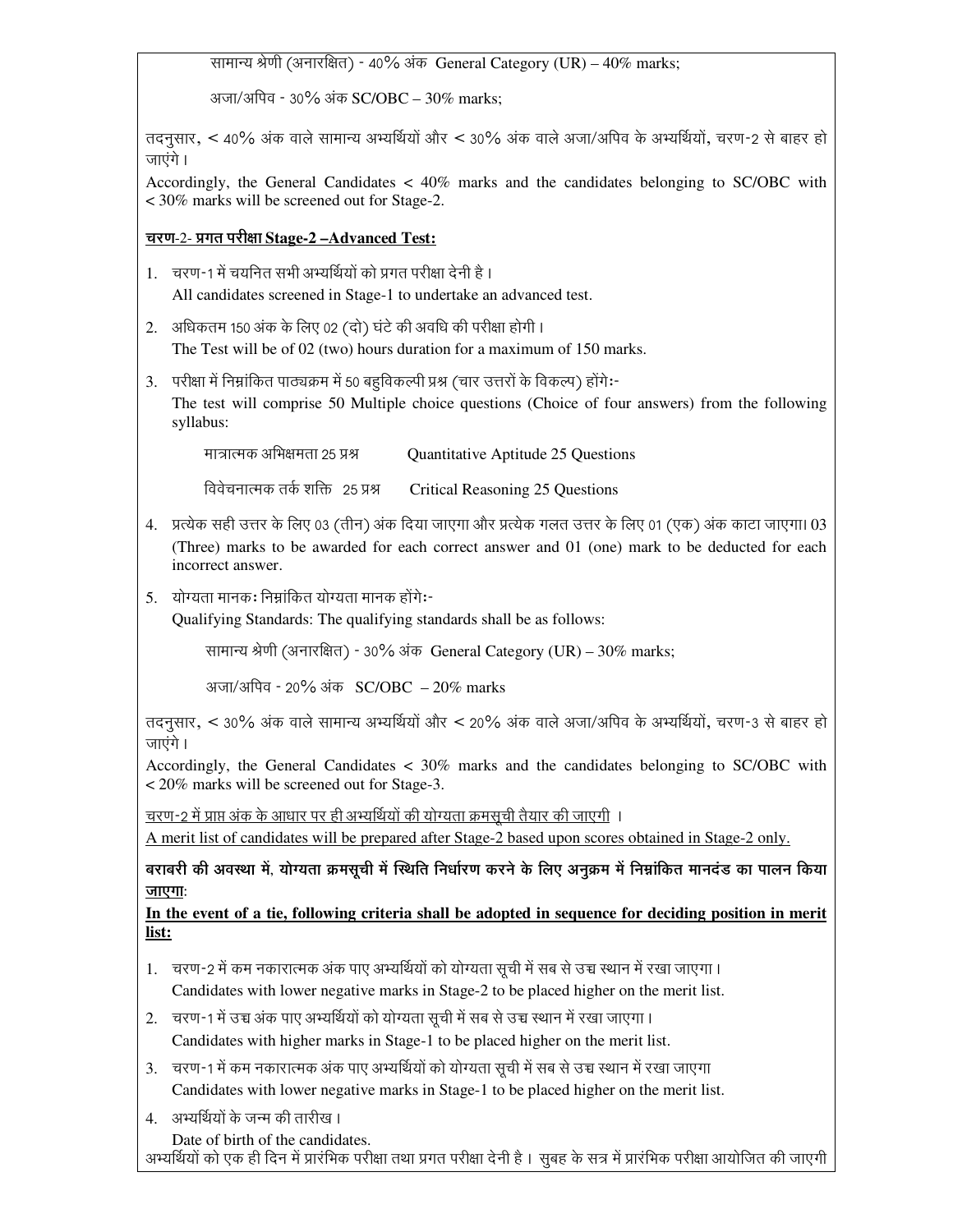और चरण-2 हेतु चयनित अभ्यर्थियों के लिए दोपहर/शाम के सत्र में प्रगत परीक्षा आयोजित की जाएगी । फिर भी, संभार आवश्यकताओं के आधार पर सत्र/चरण को संयुक्त/पृथक करने का पूरा-पूरा अधिकार मपबिघ प्रबंधन को है ।

Candidates to undertake the Preliminary and Advanced Tests on the same day. Preliminary Test will be carried out in the morning session and the Advanced Test for candidates screened in for Stage-2 to be carried out in the afternoon/evening session. However, the MAPS Management has every right to combine/split the session/stage depends upon logistic requirements.

#### <u>चरण-3- कौशल परीक्षण Stage-3: Skill Test :</u>

- 1. चरण-2 के बाद तैयार की गई योग्यता सूची के आधार पर कौशल परीक्षण हेतू अभ्यर्थियों को लघु सूचीबद्ध किया जाएगा। Based upon the merit list prepared after Stage-2, Candidates will be shortlisted for Skill Test.
- 2. कौशल परीक्षा के लिए लघु सूचीबद्ध अभ्यर्थियों की संख्या चरण-2 में योग्यता प्राप्त अभ्यर्थियों की संख्या में से प्रत्येक पद की रिक्ति संख्या के पाँच गुणे से अधिक नहीं होगी ।

The number of candidates shortlisted for Skill Test would depend upon the number of candidates qualifying for Stage-2 but shall not exceed 5 times the number of vacancies for each post.

## 3. सहायक ग्रेड़-1 हेतु कौशल परीक्षण Skill Test for Assistant Grade-1:

(i) वैयक्तिक संगणक (पीसी) पर टंकण परीक्षा; और Typewriting Test on Personal Computer (PC); and

(ii) संगणक (कंप्यूटर) प्रवीणता परीक्षा Computer Proficiency Test

कौशल परीक्षण केवल उत्तीर्ण / अनुत्तीर्ण के आधार पर ही अर्हक प्रकृति का होगा। The Skill tests will be of qualifying nature only on Go/No Go basis.

4. ) चरण-2 में प्राप्त अंकों के आधार पर कौशल परीक्षा में उत्तीर्ण अभ्यर्थियों के योग्यताक्रम से नामिकायन किया जाएगा और लघु सूची बनाई जाएगी । कोई प्रतीक्षा सूची तैयार नहीं की जाएगी । चयन समिति का निर्णय अंतिम है । Candidates clearing the Skill Test to be shortlisted and empanelled in order of merit based on marks secured in Stage-2. No wait list shall be prepared. The Selection Committee decision is final.

## 10. <u>बेंचमार्क दिव्यांगजन हेतु सामान्य दिशानिर्देशः</u> **General guidelines for Persons With Benchmark Disabilities :**

## <u>a) लिखनेवाला का प्रयोग Using a scribe:</u>

दृश्य दिव्यांग अभ्यर्थियों और किसी कारणवश स्थायी रूप से लिखने की गति में प्रतिकृल रूप से प्रभावित अभ्यर्थियों, नीचे उल्लिखित सीमाओं के अधीन परीक्षा के दौरान अपनी लागत पर अपने स्वयं के लिखनेवाला / वाचक का उपयोग कर सकते हैं। ऐसी सभी मामलों में जहाँ लिखनेवाला (स्क्राइब) / वाचक (रीडर) का उपयोग किया जाता है, वहाँ निम्नांकित नियम लागू होंगे:-

The visually impaired candidates and candidates whose writing speed is adversely affected permanently for any reason can use their own Scribe / Reader at their cost during the examination, subject to limits as mentioned below. In all such cases where a Scribe / Reader is used, the following rules will apply:

(i) तिखनेवाला / वाचक सेवा उपलब्ध करने चाहने वाले अभ्यर्थियों को विधिवत भरा हुआ लिखनेवाला / वाचक घोषणा प्रपत्र को लाना होगा । प्रपत्र हमारी वेबसाइट में उपलब्ध है ।

The candidate if intend to avail Scribe / Reader Service, must bring Scribe Declaration Form duly filled and to be submitted to the Invigilator. The Form is available in our website.

(ii) अभ्यर्थियों को अपनी स्वयं की लागत पर अपना-अपना स्वयं का लिखनेवाला / वाचक का प्रबंध करना होगा ।

The candidates will have to arrange his / her own Scribe / Reader at his / her own cost.

(iii) अभ्यर्थियों द्वारा प्रबंध किए गए लिखनेवाला / वाचक, परीक्षा का अभ्यर्थी नहीं होना चाहिए ।

The Scribe / Reader arranged by the candidates should not be a candidate for the examination.

(iv) प्रक्रिया के किसी भी चरण में उपरोक्त का उल्लंघन पाए जाने पर परीक्षा के लिए अभ्यर्थी और लिखनेवाला / वाचक दोनों की अभ्यर्थिता को रद्द की जाएगी।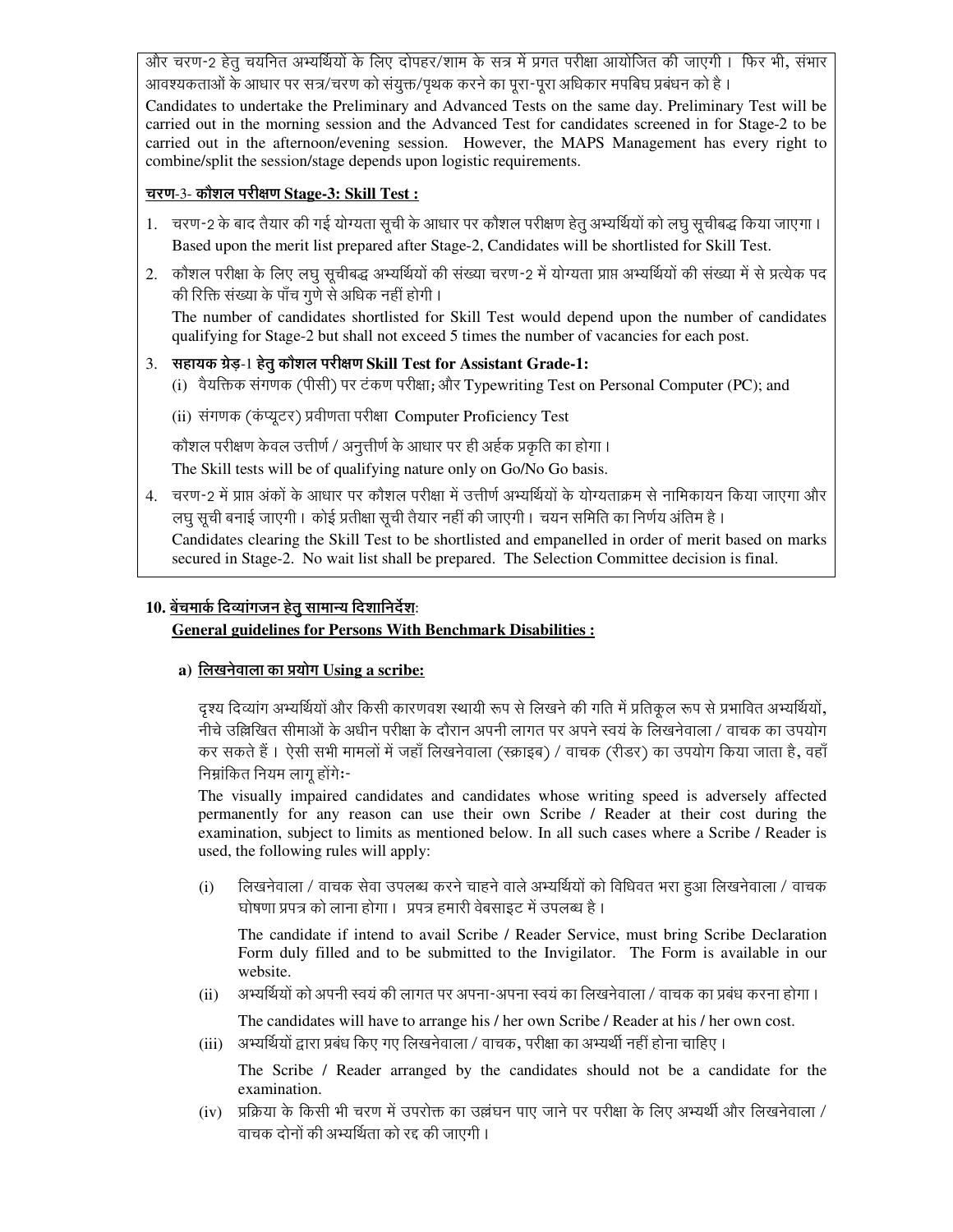If violation of the above is detected at any stage of the process, candidature for Examination of both the candidates and the Scribe / Reader will be cancelled.

(v) एक अभ्यर्थी हेतु लिखनेवाला / वाचक का कार्य करने वाला दूसरे अभ्यर्थी के लिए लिखनेवाला / वाचक नहीं हो सकता है ।

A person acting as a Scribe / Reader for one candidate cannot be a Scribe / Reader for another candidate.

(vi) लिखनेवाला / वाचक का शैक्षणिक शाखा पद हेतू निर्धारित शाखा से भिन्न होना चाहिए ।

The Scribe / Reader should be from an academic stream different from that stream prescribed for the post.

(vii) लिखनेवाला / वाचक को अभ्यर्थी द्वारा दिए गए उत्तर को हस्तक्षेप / सहीं नहीं करना चाहिए ।

The Scribe / Reader should not interfere / correct the answer given by the candidate.

(viii) लिखनेवाला/वाचक हेतु ऊपर यथा उल्लिखित सभी नियत योग्यता मानदंडों को लिखनेवाला/वाचक पूरा करता है सुनिश्चित करने के लिए अभ्यर्थियों तथा लिखनेवाला/वाचक दोनों को उचित वचनबद्धता देनी होगी । इसके आगे, अगर बाद में यह पता चला कि किसी भी योग्यता मानदंड की पूर्ति न किए जाने पर या सच्चाई छिपाने पर लिखित परीक्षा के परिणाम पर ध्यान दिए बिना आवेदक की अभ्यर्थिता रद्द कर दी sजाएगी ।

Both the candidates as well as Scribe / Reader will have to give a suitable undertaking confirming that the Scribe / Reader fulfils all the stipulated eligibility criteria for a Scribe / Reader as mentioned above. Further, in case, it later transpires that he / she did not fulfil any laid down eligibility criteria or suppressed material facts, the candidature of the applicant will stand cancelled, irrespective of the result of the written examination.

(ix) परीक्षा का हर घंटा के लिए 20 मिनट का प्रतिपूरक समय या अन्यथा यथा सुझाव के लिए लिखनेवाला/वाचक का उपयोग करने वाले अभ्यर्थियों पात्र होंगे ।

Those candidates using a Scribe / Reader shall be eligible for compensatory time of 20 Minutes for every hour of the examination or as otherwise advised.

#### **b)** अस्थि दिव्यांग अभ्यर्थी Orthopedically impaired candidates:

चलने-फिरने की निःशक्तता और कार्य निष्पादन (लिखना) को धीमा करने की सीमा तक प्रभावित प्रमस्तिष्कीय पक्षाघात (न्यूनतम 40% निःशक्तता) की अभ्यर्थियों के लिए हर घंटा के लिए 20 मिनट का प्रतिपूरक समय या अन्यथा यथा सुझाव हेतु अनुमति दी जाएगी ।

A Compensatory time of 20 minutes per hour or otherwise as advised shall be permitted for the candidates with locomotors disability and cerebral palsy where dominant (Writing) extremity is affected to the extent of slowing the performance of function (Minimum of 40 % impairment).

#### <u>c) दृष्टि दिव्यांग अभ्यर्थी Visually impaired candidates:</u>

परीक्षा का हर घंटा के लिए 20 मिनट का प्रतिपूरक समय या अन्यथा यथा सुझाव के लिए दृष्टि दिव्यांग अभ्यर्थियों (कम-से-कम 40% निःशक्ताग्रस्त) पात्र होंगे ।

Visually impaired candidates (who suffer from not less than 40 % of disability) will be eligible for compensatory time of 20 minutes for every hour or otherwise as advised for the examination.

दृष्टि दिव्यांग अभ्यर्थियों को परीक्षा केन्द्र में अनुमोदन होने पर अनुमत सहाय साधनों जैसे ब्रैल स्लेट, श्रवण यंत्र, कम दृष्टि सहाय उपकरण को लाने की अनुमति होगी । तथापि परिकलित्र (कैल्क्यूलेटर), चल दूरभाष (मोबाइल फोन) आदि जैसे इलेक्ट्रॉनिक साधनों की अनुमति नहीं है ।

Visually Impaired candidates may allowed to bring permissible Assistive Devices such as Braille Slate, Hearing Aids, Low Vision Assistance Devices subject to approval at the Centre. However electronic devices such as Calculators, Mobile Phones etc. are not allowed.

#### 11. प्रमाणपत्र सत्यापन Verification of Certificate:

भर्ती प्रक्रिया में प्रमाण पत्र सत्यापन अति आवश्यक है । लिखित परीक्षा में लघु सूचीबद्ध अभ्यर्थियों को कौशल परीक्षण में अनुमति दिए जाने से पहले उनके/उनकी सभी शैक्षणिक अर्हता प्रमाणपत्र, अजा/अजजा/अपिव/पीडब्ल्यूडी प्रमाणपत्र, आयु और अन्य मूल प्रमाण पत्रों का सत्यापन किया जाएगा ।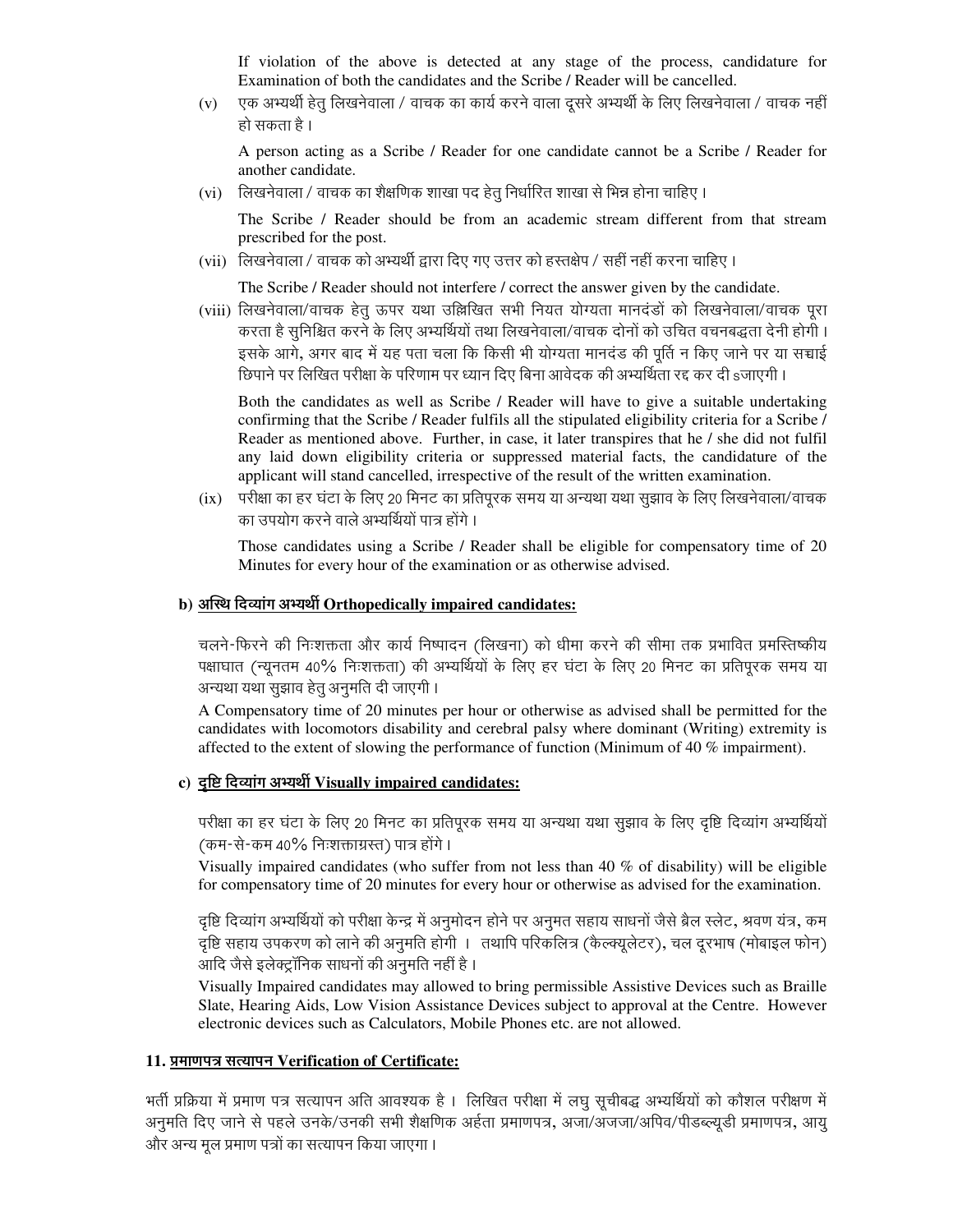The Certificate verification is vital in recruitment process. The candidate shortlisted in Written Examination will be verified his/her all Education qualification certificates, SC/ST/OBC/PWD certificates, Age and other original certificates before allowing to Skill Test.

अभ्यर्थियों के प्रमाणपत्रों के सत्यापन के बाद ही सभी लघु सूचीबद्ध अभ्यर्थियों को कौशल परीक्षण के लिए अनुमति दी जाएगी । प्रतीक्षा सूची नहीं होने के कारण प्रमाणपत्रों की मूल और फोटोकॉपी के बिना अभ्यर्थियों को अगले चरण के लिए सख्ती से अनुमति नहीं दी जाएगी । अतः आवेदन करने से पहले ही सभी अभ्यर्थियों को सुनिश्चित करना है कि वे सभी पात्रता मानदंडों की पूर्ति करते हैं ।

All the shortlisted candidates will be allowed to Skill Test only after certificate verification of candidates. As there is no wait list, the candidates without original and Photo copies of certificates strictly will not be allowed to next stage. Hence, all candidates before applying may see that they fulfilled all eligibility criteria.

#### 12. यात्रा भत्ता Travelling Allowance:

लिखित परीक्षा में उपस्थित होने हेतू यात्रा भत्ता देय नहीं होगा । फिर भी, लिखित परीक्षा हेतू बाहरी क्षेत्रों से बूलाए गए अनुसूचित जाति/अनुसूचित जनजाति अभ्यर्थियों और केंद्र/राज्य सरकार/सार्वजनिक क्षेत्र संगठन/निगम/स्थानीय सरकार/पंचायत में न नियोजित अभ्यर्थियों को जाति प्रमाणपत्र की प्रति के साथ मूल यात्रा टिकटों को प्रस्तुत करने पर नियमों के अनुसार आने जाने के लिए निकटतम मार्ग से द्वितीय श्रेणी के रेल किराया का भूगतान किया जाएगा । तथापि, टिकटों को प्रस्तुत करने पर दोनों तरफ से 30 किलोमीटर से अधिक शेष दूरी के स्थान के लिए प्रतिपूर्ति को सीमित किया जाएगा ।

No Travelling Allowance will be payable for attending the Written Examination. However Scheduled Caste/Scheduled Tribe candidates called for Written Examination from out station and those who are not employed in Central/State Govt./Public Sector Organization/Corporation/Local Govt./Panchayats will be paid to and fro Railway fare by Second class by the shortest route as per rules on production of original journey tickets along with copy of Community Certificate. However, the reimbursement will be restricted to the place in respect of balance distance exceeding 30 km both ways subject to production of tickets.

## <u>13. आवेदन कैसे करें HOW TO APPLY</u>

1. आवेदन **केवल ऑन-लाइन** ही स्वीकार किए जाएगे । दिनांकः <u>27/11/2018</u> (10:00 बजे) से <u>14/12/2018</u> (17:00 ) बजे) तक ऑनलाइन आवेदन की सुविधा खुली रहेगी।

Applications will be accepted ON-LINE ONLY. The facility of on-line application will be opened from 27.11.2018 (10:00 hrs.) to 14.12.2018 (17:00 hrs.).

2. आवेदन की ऑनलाइन प्रस्तुति हेतु www.npcil.nic.in और www.npcilcareers.co.in वेबसाइट देखें । अभ्यर्थियों को हमारी वेबसाइट के होमपेज पर "कैसे आवेदन करें" विकल्प पर क्लिक करते हुए दिए गए अनुदेशों को पढ़ने की सलाह दी जाती है।

For on-line submission of application, please visit the website www.npcil.nic.in and www.npcilcareers.co.in. Candidates are advised to read instructions given on home page of our website by clicking the option "How to apply".

3. एक पद के लिए केवल एक ही आवेदन स्वीकार्य है। यदि अभ्यर्थी एक से अधिक पद हेतू आवेदन करने के लिए इच्छुक है तो, प्रत्येक पद हेतु अलग-अलग आवेदन ऑनलाइन से करना है । फिर भी, सभी पदों के लिए एक ही दिन ओर समय पर लिखित परीक्षा आयोजित की जाएगी।

Only one application is acceptable for one post. If candidate wishes to apply for more than one post, separate application should be submitted on-line for each post. However, Written Examination will be conducted on the same day and time for all posts.

- 4. अभ्यर्थियों को अंतिम दिनांक की प्रतीक्षा किए बिना पहले से ही ऑनलाइन आवेदन भरने की सलाह दी जाती है । Candidates are advised to submit the on-line application well in advance without waiting for the closing date.
- 5. अभ्यर्थी को केवल वेबसाइट पर दिए गए ऑनलाइन आवेदन प्रपत्र द्वारा ही आवेदन करना है। A Candidate has to apply through online application form provided on the website only.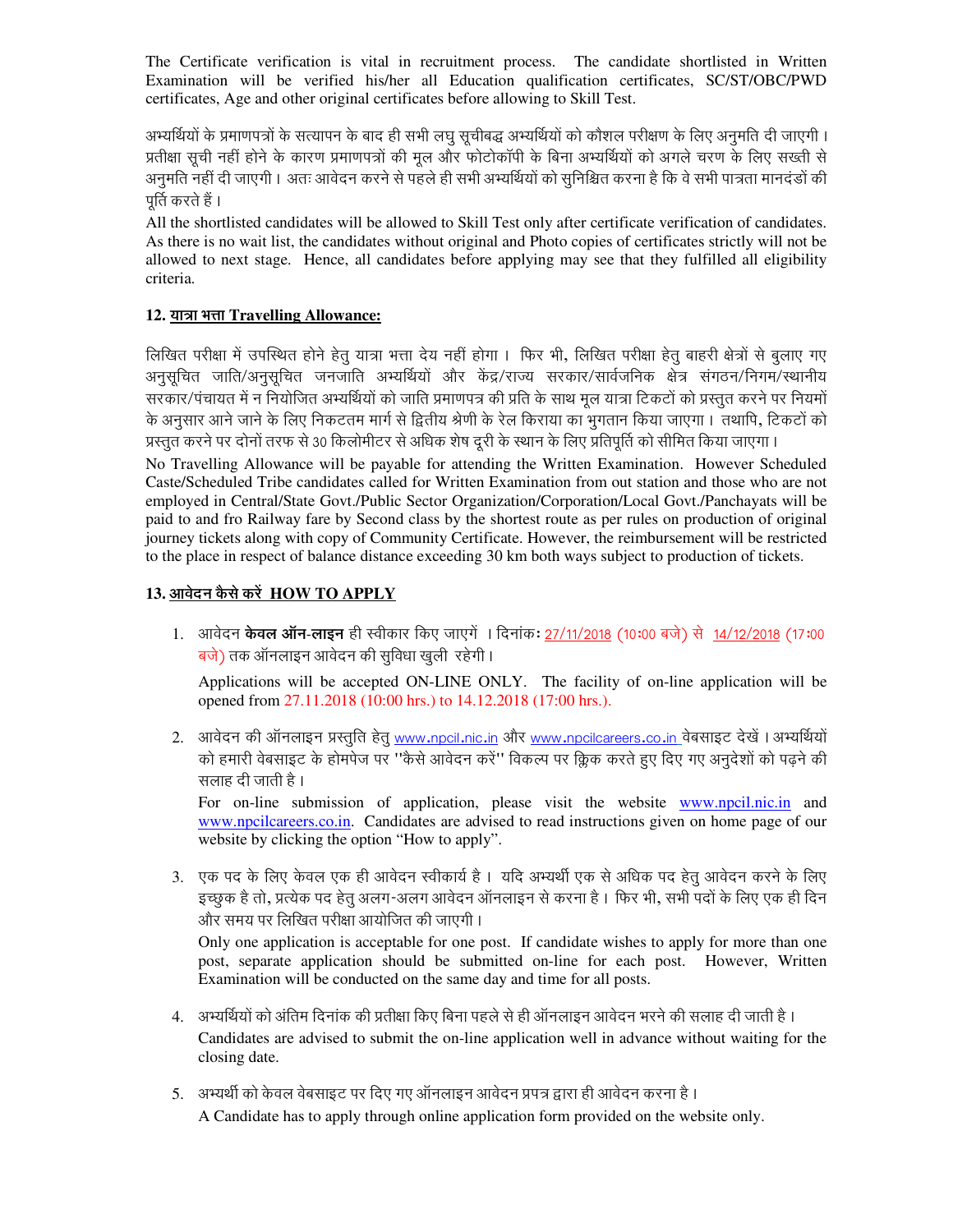6. दिनांक: 27/11/2018 (10:00 बजे) से 14/12/2018 (17:00 बजे) तक वेबसाइट पर ऑनलाइन आवेदन प्रपत्र उपलब्ध रहेगा।

The online application form will be available on the website from **27.11.2018 (10:00 Hrs.) to 14.12.2018 (17:00 Hrs).**

7. ऑनलाइन आवेदन प्रक्रिया को पूरा करने और आवेदन संख्या प्राप्त करने के लिए सभी सुसंगत सूचनाएं (जैसे अर्हता विवरण, अनुभव विवरण, प्रतिशत अंक, ईमेल पता, संपर्क मोबाइल संख्या आदि) को भरना अनिवार्य है। इसलिए, ऑनलाइन आवेदन करने के पहले ऐसी सूचनाओं को तैयार रखने के लिए आवेदकों को सलाह दी जाती है ।

It is mandatory to input all the relevant information (such as qualification details, experience details, percentage marks, email address, contact mobile number etc.) to complete the online application process and get the Application number. Therefore, applicants are advised to keep such information ready before applying on-line.

8. ऑनलाइन आवेदन करने से पहले अभ्यर्थियों को **जेपीजी प्रारूप में 50केबी से न अधिक आकार तथा आयाम में कम** से कम 125 x 165 पिक्सेल (4.4 x 5.8 सेंटीमीटर) का अपना छायाचित्र और जेपीजी प्रारूप में 20केबी से न अधिक आकार तथा आयाम में कम से कम 125 x 80 पिक्सेल (4.4 x 2.9 सेंटीमीटर) का अपना हस्ताक्षर को स्कैन करना है। उद्भारित (अपलोडेड) छायाचित्र को प्रवेश पत्र (अडमिट कार्ड) पर मुद्रित (प्रिंट) किया जाएगा और प्रवेश पत्र पर मुद्रित छायाचित्र के आवेदक को ही लिखित परीक्षा / कौशल परीक्षा में अनुमति दी जाएगी।

Before applying online candidate should scan his / her **photograph in JPG format, of size not more than 50KB and a minimum of 125 x 165 pixels (4.4 x 5.8 in cm) in dimensions and signature in JPG format of size not more than 20KB and a minimum of 125 x 80 pixels (4.4 x 2.9 cm) in dimensions.** The photograph uploaded will be printed on the Admit Card and only the applicant whose photograph is printed on the Admit Card will be allowed to take up the Written Examination/ Skill Test.

## $9.$  ऑनलाइन पंजीकरण प्रक्रिया में निम्नलिखित चरण होंगे : **The Online registration process consist of following steps:**

a) चरण-1: आवेदक को सभी मूलभूत सूचना जैसे नाम, जन्म दिनांक, वर्ग, ई-मेल, संपर्क मोबाइल संख्या, दिव्यांगजन विवरण तथा अन्य छूट विवरण, अगर लागू हो तो, भरने की आवश्यकता है । इस चरण के सफलतापूर्वक समापन पर आवेदक के ईमेल पर सक्रियण लिंक भेजा जाता है । **आवेदन करे (अप्लाई) पर क्लिक** करें  $\rightarrow$  पंजीकरण हेतू ऊपर/बायें मेनू से ऑनलाइन पंजीकरण ।

**Step 1**: The applicant is required to furnish all basic information such as Name, Date of Birth, Category, email, Contact mobile number, PWD details and other exemption details, if applicable. On successful completion of this stage, activation link is sent to applicant's email. **Click on Apply=>Online Registration from the top/left menu for Registration.**

- **b) चरण-**2: आवेदक को चरण-1 में पंजीकरण पूरा होने के बाद ई-मेल द्वारा प्राप्त सक्रियण लिंक पर क्लिक करते हुए खाता को सक्रिय करने की आवश्यकता है। **Step 2**: The applicant is required to activate the account by clicking on the activation link received through email after completing Registration in Step 1.
- c) चरण-3: इस सक्रियण की सफलतापूर्वक पूर्ति के बाद ऑनलाइन में आवेदन करने के लिए अभ्यर्थियों अपना लॉग इन आईडी और पासवर्ड का प्रयोग करके लॉग इन कर सकते हैं। इस चरण में आवेदक को अपना शैक्षणिक अर्हता, कार्य अनुभव यदि कोई हो तो, आदि का पूर्ण विवरण भरने की आवश्यकता है। यह एक बहुस्तरीय चरण है, वर्तमान स्तर हेतू आवश्यक सूचना की प्रविष्टि करने पर ही अगले स्तर पर जाने के लिए आवेदक को अनुमति दिया जाता है । इन चरणों का अनुक्रम इस प्रकार है:-

**Step 3**: On successful completion of this activation, candidates can login using their login id and password for **apply online**. In this step the applicant is required to fill in all details of his Educational Qualifications, Work Experience if any etc. This is a multi stage step where applicant is allowed to go to next stage only on entering the information required for current stage. The sequence of stages are as follows:

- i. शैक्षणिक अर्हता Educational Qualifications
- ii. कार्य अनुभव Work Experience
- iii. व्यक्तिगत विवरण Personal Details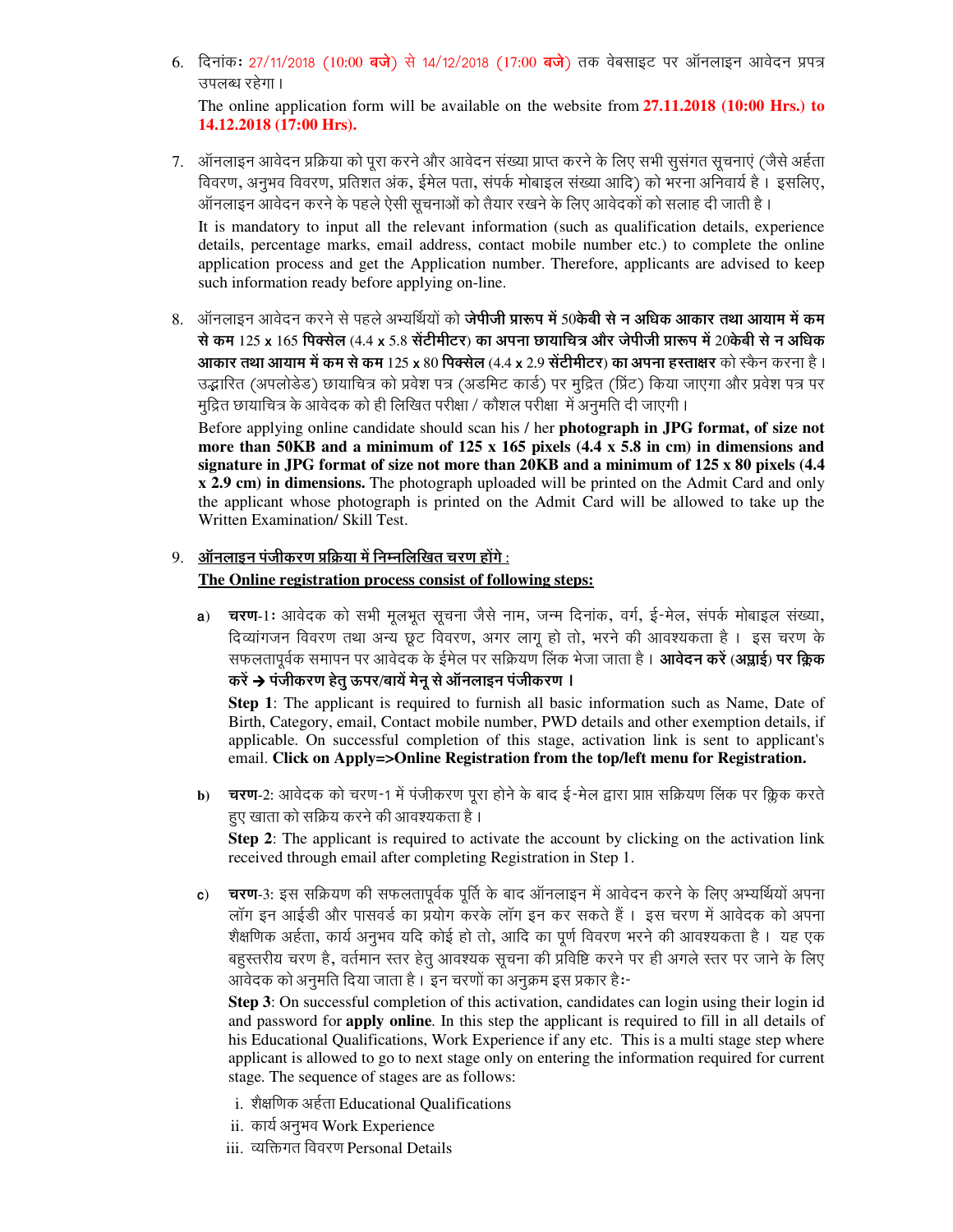- iv. छायाचित्र, हस्ताक्षर उद्भारण (अपलोड) करें Upload Photo, Signature
- v. आवेदन प्रस्तुत करें Submit Application
- 10. अप्लाई ऑनलाइन मेन्यू (Apply  $\rightarrow$  Apply Online) पर उपरोक्त स्तरों का लिंक है। आवेदक को शैक्षणिक अर्हता (Educational Qualifications) लिंक पर क्लिक करके शुरू करना है। सूचना को सेव करने पर, अगले स्तर की सूचना को भरने के लिए यानी कार्य अनुभव (Work Experience)उपलब्ध किया जाएगा।

The links for the above stages are available on Apply Online menu (Apply=>Apply Online). The applicant should start by clicking on the **"Educational Qualifications"** link. Once information is saved, the next stage i.e. **Work Experience** will be made available for filling up the information.

वर्तमान चरण से संबंधित सभी सूचना की प्रविष्टि करने के बाद आवेदक प्रपत्र के निचले भाग में "सेव तथा अगले चरण हेतु आगे बढ़ना" (Save and Proceed to Next Step) विकल्प का उपयोग कर सकते हैं, जो वर्तमान स्तर में प्रविष्टित सूचनाओं को सेव करेगा और अगले स्तर को भरने के लिए खोल देगा । अप्लाइ ऑनलाइन मेन्यू (Apply  $\rightarrow$ Apply Online) में प्रदान किए गए लिंक के द्वारा भी अगले स्तर को खोलो जा सकता है।

On entering of all the information related to current stage, the applicant can use **"Save and Proceed to Next Step"** option at the bottom of form which will save the information entered in current stage and opens the next stage for filling. The next stage can also be opened using link provided in **Apply Online menu (Apply=>Apply Online)**.

"सेव तथा अगले चरण हेतु आगे बढ़ना" (Save and Proceed to Next Step) विकल्प का उपयोग कर किसी भी रतर में सूचनाओं को सेव किया जा सकता है। आवेदक "आवेदन प्रस्तुत करें" (Submit Application) स्तर पर पहुँचते ही आवेदक द्वारा प्रविष्टित सभी सूचना का प्रारूप दिखाया जाएगा । ) इस स्तर में आवेदक पूर्व स्तरों में प्रविष्टित किसी भी विवरण को संशोधित करने की अनुमति है।

The information at any stage can be saved using the **"Save and Proceed to Next Step"** option. Once the applicant reaches **"Submit Application"** stage, a draft of all the information entered by the applicant will be shown. At this point the applicant is allowed to modify any details entered in earlier stages.

आगर आवेदक को विश्वास है कि प्रविष्टित सभी सूचना सहीं है, तो "आवेदन प्रस्तुत करें" (Submit Application) विकल्प का प्रयोग कर आवेदन प्रस्तुत कर सकते हैं । **कृपया यह ध्यान दें कि आवेदक को आवेदन प्रस्तुत करने के** बाद दी गई सूचना में कोई भी परिवर्तन करने की अनुमति नहीं दी जाएगी । आवेदन प्रस्तुत करने के बाद आवेदन **संख्या** आएगी । कौशल परीक्षण में उपस्थित होते समय मुद्रित (प्रिंटेड) आवेदन लाने की आवश्यकता है ।

If applicant is sure that all the information entered is correct, he/she can submit the application using **"Submit Application"** option. **Please note that the Applicant will not be allowed to make any changes in the information furnished once he/she submits the Application.** After submission of application, an **Application no.** will be generated. The printed application is required to be brought at the time of attending Skill Test.

- 11. उपर्युक्त लागू चरणों की पूर्ति के बाद ही विज्ञापित किसी भी पद हेतु ऑनलाइन आवेदन प्रक्रिया पूर्ण होती है । **The Online Application Process for any of the post advertised is complete only after all the above-mentioned applicable steps are complete.**
- 12. लॉग इन के बाद "आवेदन स्थिति विकल्प" (Apply-> Application Status) का उपयोग करके आवेदन स्थिति को अभ्यर्थी देख सकते हैं ।

Application Status can be seen by the candidate using "Application Status option" **(Apply=>Application Status)** after Login.

- 13. ऑनलाइन आवेदन प्रपत्र में दी गई सूचना के आधार पर ही प्रारंभिक संवीक्षा होगी । इसलिए दृढ़ सलाह है कि ऑनलाइन आवेदन प्रपत्र में सभी विवरण को सावधानी से और सही ढंग से प्रविष्ट किया जाए । Initial screening is primarily based on the information provided in the on-line application form. It is, therefore, **strongly advised** that all the details should be carefully and correctly entered in online application form.
- 14. ऑनलाइन पंजीकरण के समय उद्भारण (अपलोडिंग) करने हेतु आवेदक को स्कैन किए गए हस्ताक्षर और छायाचित्र को तैयार रखने की आवश्यकता है ।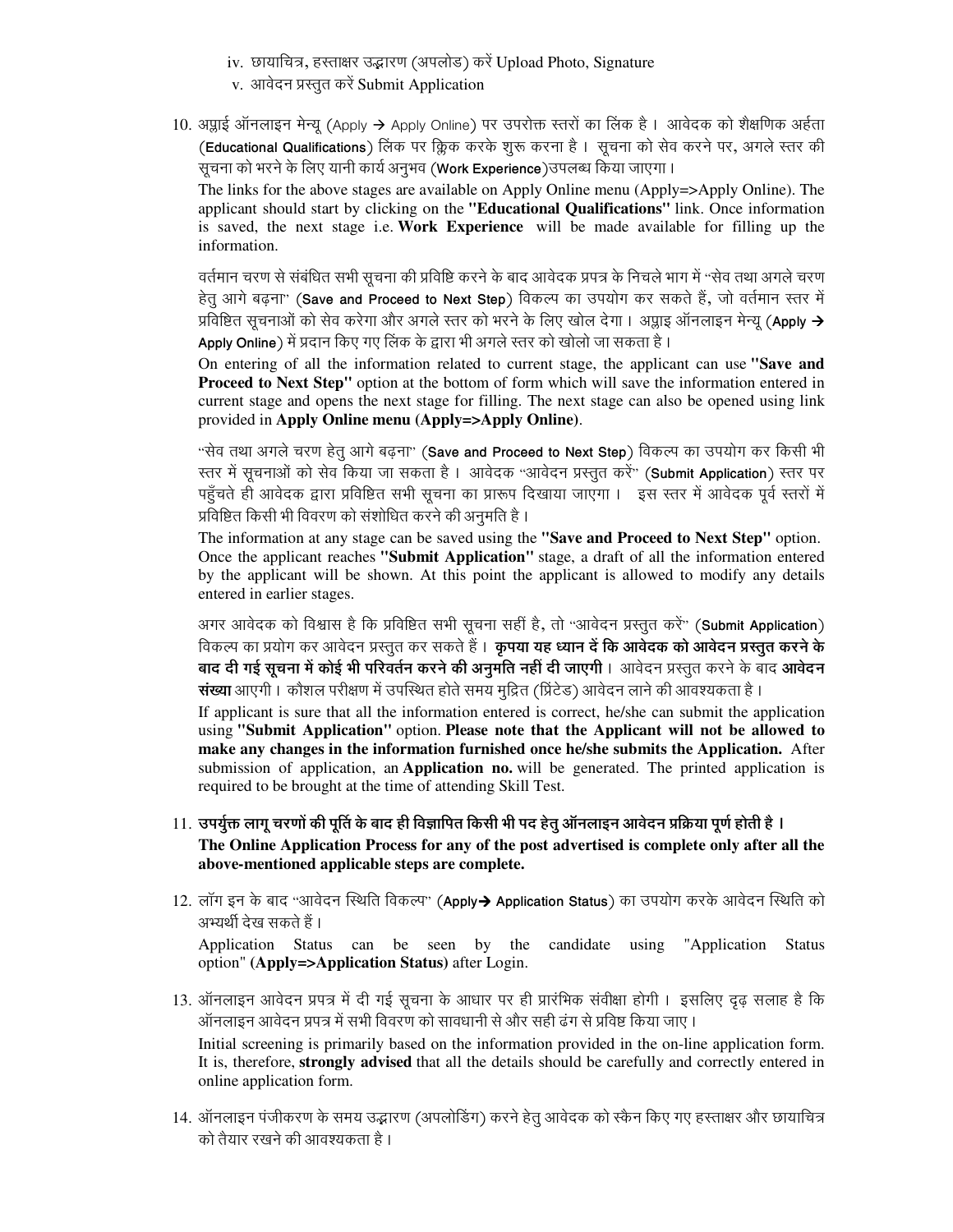Applicants are required to keep the scanned signature and photograph ready for uploading at the time of online registration.

15. कृपया ध्यान दें कि वैध हस्ताक्षर और छायाचित्र के बिना **"ऑनलाइन आवेदन प्रपत्र**" को स्वीकार नहीं किया जाएगा । Please note that the **'Online Application Form'** without valid signature and photograph will not be accepted.

#### 14. <u>अभ्यथियों हेतु सामान्य शर्तें और सूचना</u>

#### **GENERAL CONDITIONS AND INFORMATION FOR CANDIDATES:**

- 1. केवल भारतीय नागरिक ही आवेदन करने के लिए पात्र हैं । Only Indian Nationals are eligible to apply.
- 2. वर्तमान में उपरोक्त सभी पद **मद्रास परमाण बिजलीघर** के लिए निर्धारित हैं, लेकिन निगम की आवश्यकता के आधार पर निगम के किसी भी इकाई/संयंत्र या भारत/विदेश में किसी भी स्थान पर सेवा करने की देयता है ।

Presently, all above mentioned posts are identified for **Madras Atomic Power Station** but carries with it the liability to serve in any of the Units/Sites of the Corporation or at any place in India/abroad depending upon the requirement of the Corporation.

3. ऑनलाइन आवेदन भरने के लिए निर्धारित समापन दिनांक: 14/12/2018 ही आयू सीमा, अर्हता तथा अर्हता के बाद अनुभव की गणना हेतु निर्दिष्ट दिनांक (कट-ऑफ) होगा । प्रशासनिक / तकनीकी कारणों से ऑनलाइन आवेदन प्रस्तुत करने हेतु समापन दिनांक की समयावधि को बढाने पर भी सभी पात्रता मानदंड निर्धारण हेतु निर्दिष्ट दिनांक यानी 14/12/2018 ही होगा।

The **cut-off date** for reckoning Age Limit, Qualification and Post Qualification Experience would be closing date prescribed for filling online application i.e. 14.12.2018. The cut-off date for determining all eligibility criteria i.e. 14.12.2018 would remain same even if the closing date for submission of online application is extended for administrative / technical reasons.

4. आवेदन को ऑनलाइन प्रस्तुत करने का समापन दिनांक तक यानी 14/12/2018 को अभ्यर्थियों को अपनी अर्हक योग्यता की पूर्ति किया जाना चाहिए । **अतिम वर्ष / अतिम छमाही (समेस्टर) में उपस्थित होनेवाले अभ्यथियो आवेदन** करने के लिए पात्र नहीं है।

Candidates should have completed their qualifying degree as on closing date of online submission of application i.e. 14.12.2018. **Candidates appearing in Final Year / Final Semester are not eligible to apply**.

5. स्रातक और वृत्तिक अर्हताएं अंक प्रतिशत कॉलम में सटीक अंक प्रतिशत मात्र का ही उल्लेख करना है उदाहरण:  $49.9\%$  को  $50\%$  के रूप में पुर्णांकित नहीं किया जाना चाहिए ।

Exact percentage of marks only should be mentioned in Graduation and Professional Qualification percentage of marks column e.g. **49.9% and the same should NOT be rounded off to 50%.**

6. संचयी औसत ग्रेड बिंदु (सीजीपीए) प्रणाली के अंतर्गत श्रेणी प्रदान किए गए अभ्यर्थियों को दस्तावेज़ सत्यापन के समय संअग्रिबि (सीजीपीए) श्रेणीयों को उचित प्रतिशत में परिवर्तित कर विश्वविद्यालय / संस्थान द्वारा जारी प्रमाण को प्रस्तुत करने की आवश्यकता है।

Candidates who are awarded Gradations under the CGPA system are required to produce proof issued by the University / Institute converting the CGPA Gradations into appropriate percentage at the time of document verification.

7. अभ्यर्थियों को जेपीजी प्रारूप में 50केबी से न अधिक आकार तथा आयाम में कम से कम 125 x 165 पिक्सेल (4.4 x 5.8 सेंटीमीटर) का हाल का अपना छायाचित्र को उद्भारण (अपलोडेड) करना है। उद्भारित छायाचित्र को प्रवेश पत्र (अडमिट कार्ड) पर मुद्रित (प्रिंट) किया जाएगा और प्रवेश पत्र पर मुद्रित छायाचित्र के आवेदक को ही लिखित परीक्षा में अनुमति दी जाएगी।

Applicants must upload their scanned copy of recent photograph in the JPG format, of size not more than 50KB and a minimum of 125 x 165 pixels (4.4 x 5.8 in cm) in dimensions. The photo uploaded will be printed on the Admit Card and only the applicant whose photo is printed on the Admit Card will be allowed to take up the Written Examination.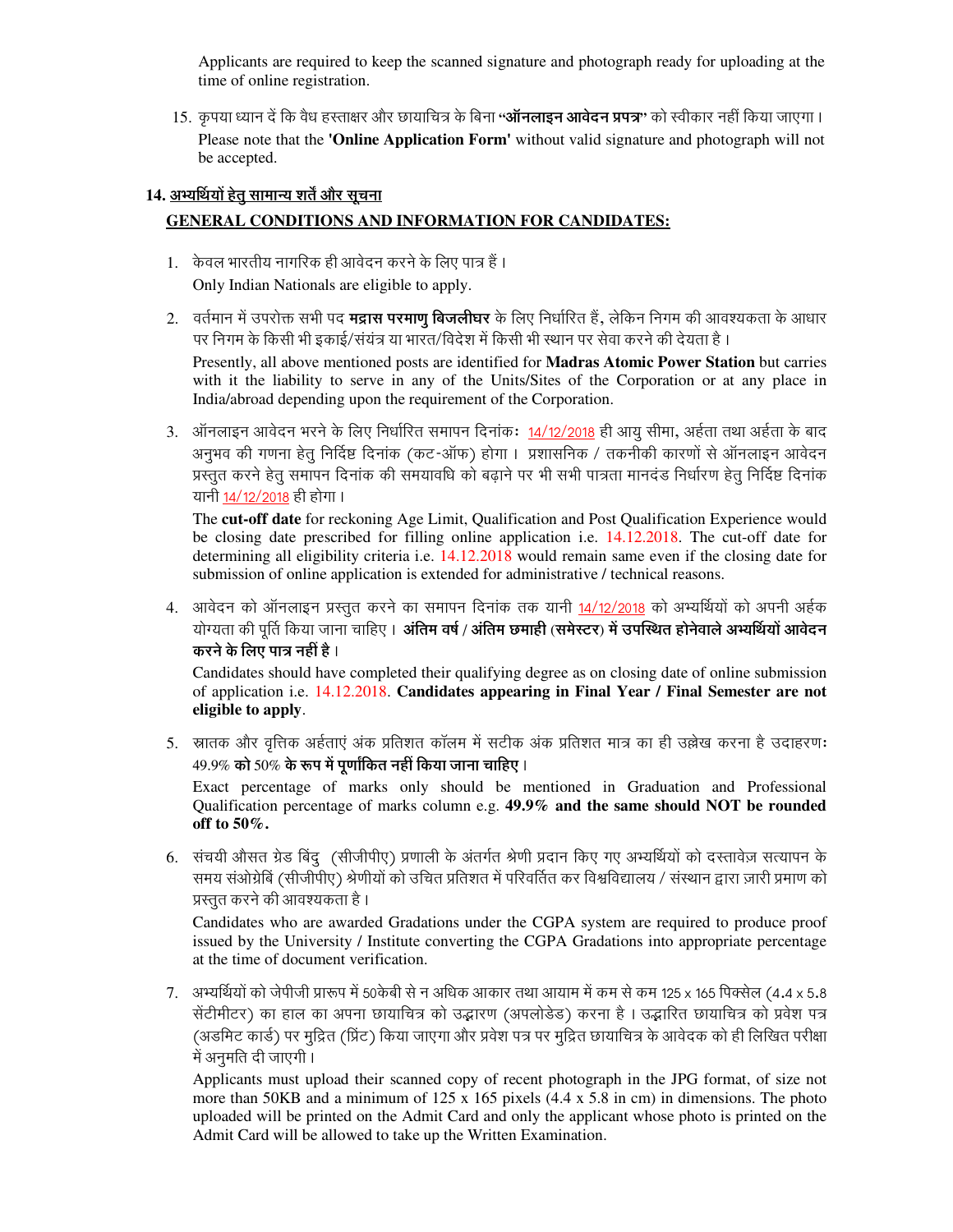- 8. अभ्यर्थियों को जेपीजी प्रारूप में 20केबी से न अधिक आकार तथा आयाम में कम से कम 125 x 80 पिक्सेल (4.4 x 2.9 सेंटीमीटर) का अपना हस्ताक्षर को भी उद्धारण (अपलोड) करना है। Applicants must also upload their scanned signature in JPG format of size not more than 20KB and a minimum of  $125 \times 80$  pixels  $(4.4 \times 2.9 \text{ cm})$  in dimensions.
- 9. ऑनलाइन आवेदन प्रस्तुत करने से पहले, अभ्यर्थियों को यह सुनिश्चित करना होगा कि ऑनलाइन विज्ञापन में प्रकाशित के अनुसार आयु, शैक्षणिक अर्हताएं, कार्य अनुभव और अन्य आवश्यकताओं से संबंधित सभी पात्रता मानदंडों की पूर्ति करते हैं । <u>अगर अभ्यर्थी पात्र नहीं है तो, भर्ती के किसी भी चरण में उनकी अभ्यर्थिता रद्द की जाएगी । अगर</u> <u>अभ्यर्थी, चयन प्रक्रिया में पात्र है तथा बाद में यह पाया जाता है कि वे पात्रता मानदंड की पूर्ति नहीं करते हैं तो उनकी </u> <u>अभ्यर्थिता रद्द की जाएगी और अगर नियुक्त किए गए हैं तो बिना कोई सूचना या क्षतिपूर्ति ऐसी सेवा को समाप्त किया</u> जाएगा ।

Before submitting the online application, the candidate must ensure that he/she fulfil all the eligibility criteria with respect to age, educational qualifications, work experience and other requirements as published in the online advertisement. If the candidate is not eligible, his / her candidature will be cancelled at any stage of the recruitment. If the candidate qualifies in the selection process and subsequently, it is found that he/she does not fulfil the eligibility criteria, his/her candidature will be cancelled and if appointed, services so obtained will be terminated without any notice or compensation.

10. अभ्यर्थियों को आवेदन प्राप्ति की अंतिम दिनांक के पहले ही अर्हक परीक्षा पास किया हुआ होना चाहिए। अर्हक परीक्षा में उपस्थित, लेकिन आवेदन प्रस्तुत करने के लिए अत्यावश्यक अंतिम दिनांक तक अघोषित परिणाम वाले अभ्यर्थी पात्र नहीं होंगे ।

Candidates must have already passed the qualifying examination as on the last date of receipt of application. Candidates who have appeared for the qualifying examination but whose results are not declared by the crucial last date for submitting the application, are not eligible.

11. ऑनलाइन आवेदन में गलत / भ्रामक सूचना होने का जब कभी पता चलेगा, चयन प्रक्रिया के चरण का ध्यान किए बिना अभ्यर्थी को निरर्ह (डिस्कलिफाइड) किया जाएगा और नियुक्ति के बाद किसी भी समय पता चलने पर, न्यूपॉकॉइंलि की सेवा से बरखास्त कर दिया जाएगा ।

On-line applications containing incorrect / misleading information will lead to the candidate being disqualified, as and when detected, irrespective of the stage of selection process and will also lead to dismissal from services of the NPCIL, on its detection at any time after appointment. NPCIL will not entertain any correspondence from these candidates.

- 12. अन्य पिछड़े वर्ग श्रेणी के लिए स्वीकार्य रियायत / छूट हेतु "नवोन्नत वर्ग" (क्रीमी लेयर) वाले अन्य पिछड़े वर्ग अभ्यर्थियों हकदार नहीं है और ऐसे अभ्यर्थियों को अपनी श्रेणी को केवल **सामान्य** के रूप में ही सूचित करना है । The OBC candidates who belong to "Creamy layer" are not entitled for concession/relaxation admissible to OBC category and such candidates should indicate their category as General only.
- 13. अनुसूचित जाति/ अनुसूचित जन जाति/ अन्य पिछड़े वर्ग श्रेणी के सभी अभ्यर्थियों को दस्तावेज़ सत्यापन / कौशल परीक्षण के समय सत्यापन के लिए निर्धारित 'भारत सरकार' प्रारूप में ऐसे प्रमाणपत्र ज़ारी करने के लिए प्राधिकृत सक्षम प्राधिकारी से जाति प्रमाणपत्र की मूल के साथ-साथ स्व-अनुप्रमाणित प्रति प्रस्तुत करना है। अन्य पिछड़े वर्ग प्रमाणपत्र, नवोन्नत वर्ग (क्रीमी लेयर) / गैर नवोन्नत वर्ग (नॉन-क्रीमी लेयर) की स्थिति के बारे में उचित रूप से उल्लेख के साथ हाल की तारीख (2017/2018) का होना है। (भारत सरकार का दिशानिर्देश के अनुसार आरक्षण के लिए केवल ''गैर नवोन्नत वर्ग खंड'' (नॉन-क्रीमी लेयर क्लॉस) का प्रमाणपत्र वाले अन्य पिछडे वर्ग अभ्यर्थियों ही पात्र होंगे) । All candidates belonging to SC/ST/OBC category shall produce self-attested copy of the caste certificate in the prescribed 'Central Government' format from the Competent Authority empowered to issue such certificate along with originals for verification at the time of documents verification/ Skill Test. OBC certificate shall be of a recent date (2017/2018) with suitable mention about creamy layer / Non – Creamy layer status. (OBC candidates with certificate having the "Non-Creamy Layer Clause" only will be eligible for reservation as per Government of India guidelines).
- 14. एक पद के लिए केवल एक ही आवेदन स्वीकार्य है । यदि अभ्यर्थी एक से अधिक पद हेतु आवेदन करने के लिए इच्छूक है तो, प्रत्येक पद हेतू अलग-अलग आवेदन ऑनलाइन से करना है । फिर भी, संभार के आधार पर सभी पदों के लिए एक ही दिन और समय पर लिखित परीक्षा का आयोजन करने का अधिकार प्रबंधन का है ।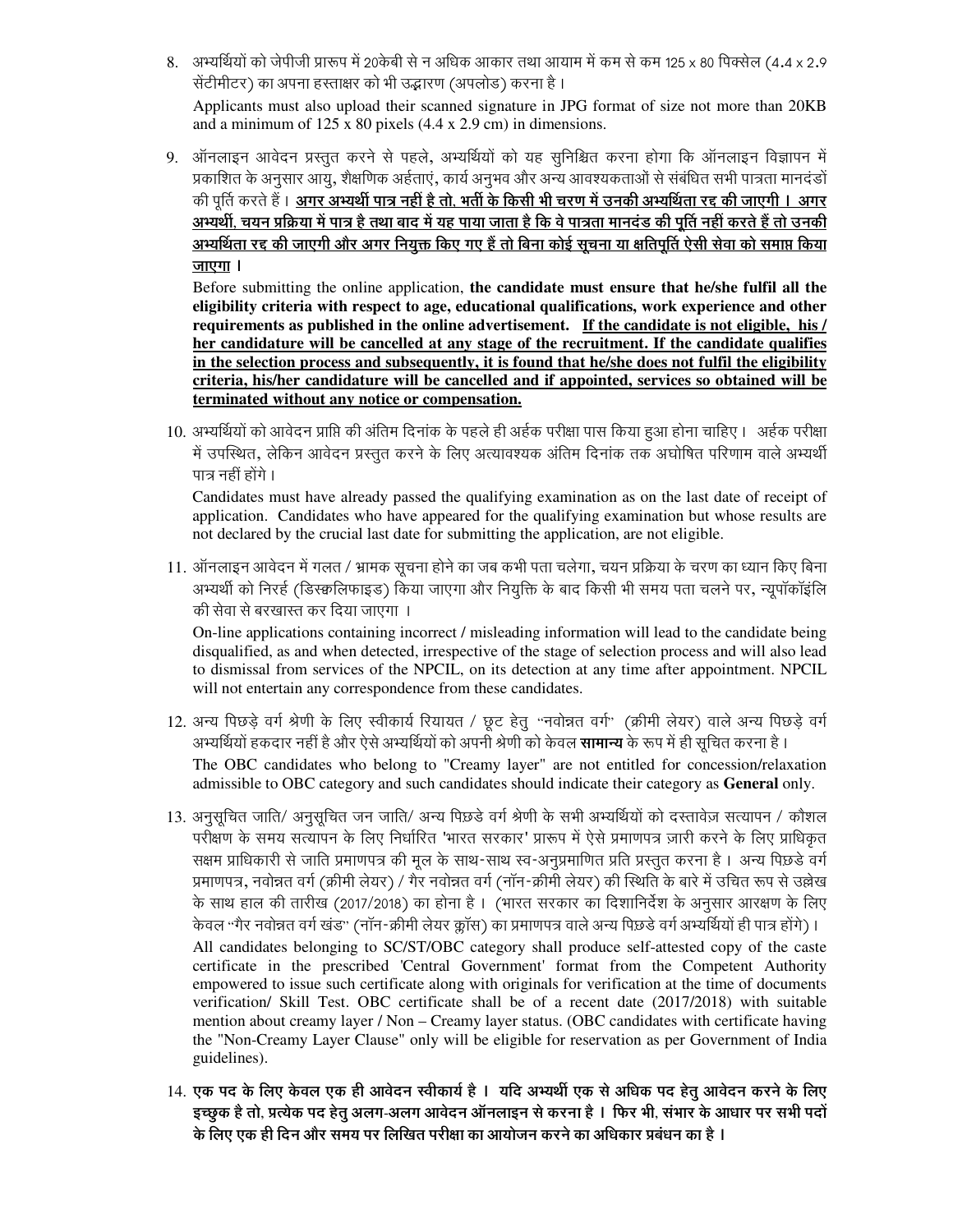**Only one application is acceptable for one post. If candidate wishes to apply for more than one post, separate application should be submitted on-line for each post. However, management depends upon logistic may have right to conduct written examination on the same day and time for all the posts.** 

15. शंसापत्रों का सत्यापन और उचित माध्यम द्वारा जाति प्रमाणपत्र का सत्यापन के अधीन अभ्यर्थी की नियुक्ति अनंतिम रहेगी। अगर उपरोक्त सत्यापन से अभ्यर्थी द्वारा अनुसूचित जाति / अनुसूचित जन जाति/ अन्य पिछड़े वर्ग/ बेंचमार्क दिव्यांगजन श्रेणी के होने का दावा और अन्य शंसापत्रों झूठा पाए जाने पर बिना कोई कारण बताए तत्काल उनकी सेवा समाप्त कर दी जाएगी। ऐसे झूठा प्रमाणपत्रों और शंसापत्रों की प्रस्तुति हेतू अभ्यर्थी के विरूद्ध यथोचित ऐसी अगली कार्रवाई करने का अधिकार भी न्यूपॉकॉइंलि के पास सुरक्षित है।

The candidate's appointment will remain provisional subject to caste certificate being verified through proper channel and verification of testimonials. The candidate's services will be liable to be terminated forthwith without assigning any reason in case the above verification reveals that his/her claim for belonging to SC/ST/OBC/PWBD category and other testimonials is found false. NPCIL also reserves its right to take such further action against the candidate, as it may deem proper, for production of such false certificates and testimonials.

16. वेतन मैट्रिक्स का वेतन के अतिरिक्त, लागू केन्द्रीय महँगाई भत्ता तथा समय-समय पर प्रावधान किए गए निगम के अन्य लाभों जैसे छुट्टी यात्रा रियायत, उपदान, चिकित्सा सुविधा, विभागीय आवास आदि के लिए नियुक्ति पर सफलता पुर्ण अभ्यर्थी पात्र होंगे।

In addition to Pay in Pay Matrix, successful candidates on appointment will be eligible for applicable Central Dearness Allowance and other benefits of the Corporation provided from time to time such as Leave Travel Concession, Gratuity, Medical Facility, Departmental Accommodation etc.

17. बेंचमार्क दिव्यांगजन अभ्यर्थियों के लिए न्यूनतम दिव्यांगता 40% है। दिव्यांगता की उप-श्रेणी अर्थात दृष्टि दिव्यांग (वीएच), बधिर दिव्यांग (एचएच) तथा आर्थोपिडिक दिव्यांग (ओएच) को सूचित किया जाना है। बेंचमार्क दिव्यांगजन अभ्यर्थियों के पास सरकार के चिकित्सा अधीक्षक/ मुख्य चिकित्सा अधिकारी/ चिकित्सालय का प्रधान द्वारा प्रति हस्ताक्षरित/बोर्ड द्वारा इस के लिए ज़ारी प्रमाणपत्र होना है।

The minimum disability in case of PWBD candidates is 40%. Sub-category of disability, i.e. Visually Handicapped (VH), Hearing Handicapped (HH) and orthopedically handicapped (OH) is to be indicated. The PWBD candidates shall possess a Certificate to this effect issued by the Board/countersigned by the Medical Superintendent/Chief Medical Officer/Head of Hospital of Government.

18. बधिर दिव्यांगजन अभ्यर्थियों को श्रवण साधन (हियरिंग ऐड) का उपयोग करने के लिए अनुमति है और साधन का प्रबंध उन्हें स्वयं करना है।

The Hearing Impaired candidates are allowed to use Hearing Aids and the device should be arranged on their own.

19. सभी निर्धारित आवश्यक अहेताएं **पूर्णकालिक, नियमित तथा मान्यता प्राप्त विश्वविद्यालय/संस्थान** से होनी चाहिए, अन्यथा ऐसी अर्हता पर विचार नहीं किया जाएगा ।

All the prescribed essential qualifications should be of **full time, regular and from recognised University/Institution**; otherwise such qualification will not be considered.

20. अधि-अर्हताः अर्हता मानदंड के संबंध में भर्ती हेतु निर्धारित न्यूनतम अर्हता की पूर्ति किया जाना चाहिए । सभी विज्ञापित पदों के लिए लिखित परीक्षा / कौशल परीक्षण में उपस्थित होने के लिए न्यूनतम अर्हता से अधिक तथा उच्च अर्हता सहित कोई अन्य अर्हता से अभ्यर्थी अयोग्य नहीं होंगे।

**Over-Qualification**: As regards the qualification criteria, minimum qualification prescribed for recruitment has to be fulfilled. Any other qualification including higher qualification over and above the minimum qualification will not disqualify the candidate to appear in written examination/skill test for all the advertised posts.

21. पात्रता के निर्धारित मानक की पूर्ति करने वाले अभ्यर्थी को ही संबंधित पदों हेतु लिखित परीक्षा / कौशल परीक्षण में उपस्थित होने के लिए अनुमति दी जाएगी। लिखित परीक्षा / कौशल परीक्षण के विषय में दिनांक, समय, स्थान तथा अन्य सूचना के बारे में केवल हमारे वेबसाइट www.npcil.nic.in पर ही अलग से सूचित की जाएगी । सत्यापन हेतु सभी अभ्यर्थी को एक वैध पहचान प्रमाण जैसे वाहन चालन अनुज्ञप्ति (ड्राइविंग लाइसेन्स), मतदाता पहचान पत्र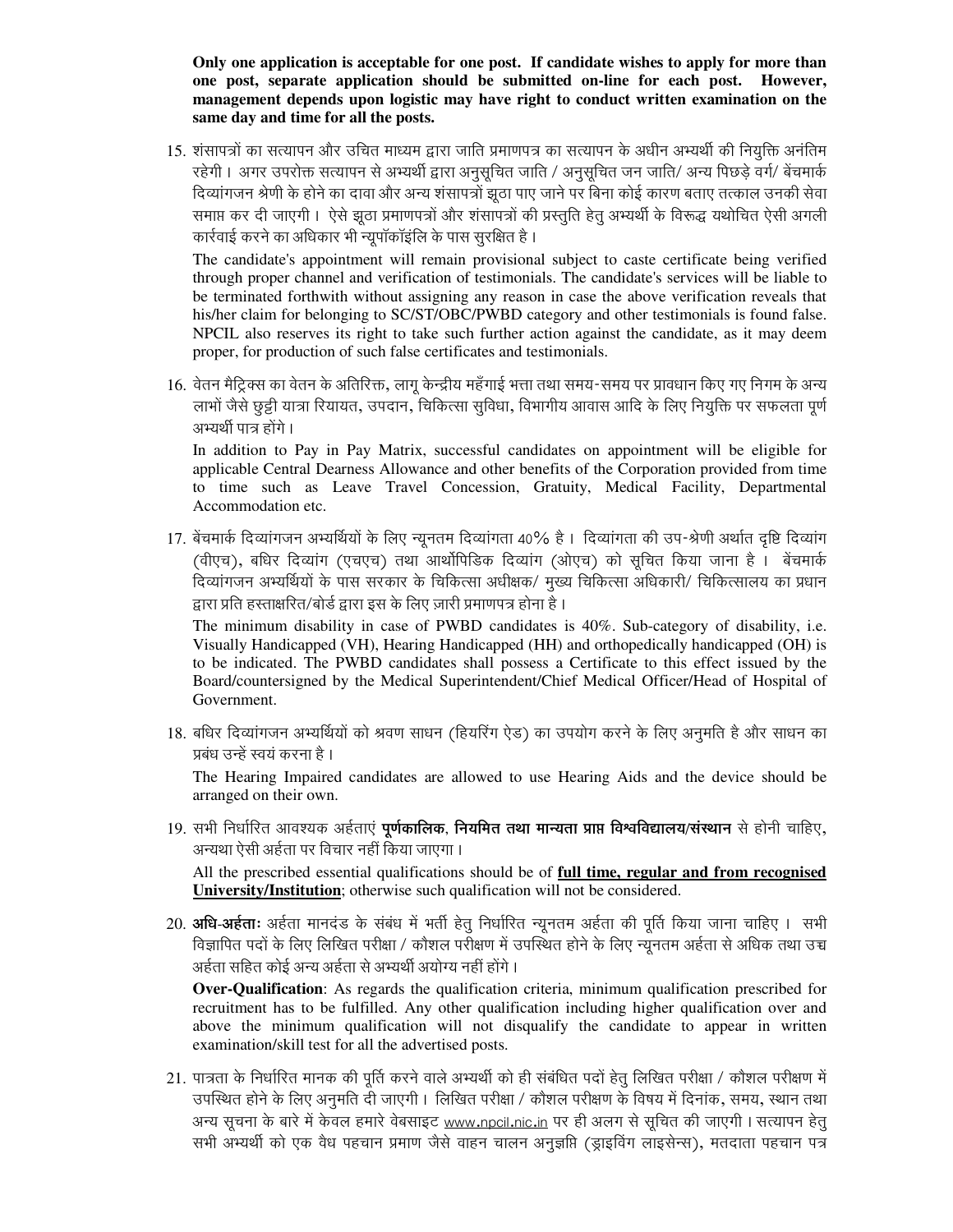(वोटर आईडी कार्ड), पारपत्र (पासपोर्ट) या अन्य कोई वैध सरकारी पहचान प्रमाण का मूल तथा एक छायाप्रति लाएं ओर लिखित परीक्षा स्थल में प्रवेश करें।

Candidates meeting the prescribed standard of eligibility will only be allowed to appear in written examination / skill test for respective posts. A separate communication about the date, timing, venue and other information about the written examination/ skill test will be provided only at our website www.npcil.nic.in. All candidates should bring one valid Photo ID proof such as Driving License, Voters ID Card, Passport or any other valid Govt. ID proof in original and one photocopy for verification and enter to the Written Examination venue.

22. इलेक्ट्रॉनिक गैजट जैसे मोबाइल फोन, इलेक्ट्रॉनिक हाथ-घड़ी, हाथ-घड़ी फोन, मल्टीमीडिया घड़ी, पेजर, परिकलित्र (कैलकुलेटर), पैन स्कैनर या किसी अन्य ऐसे उपकरणों को परीक्षा हॉल के परिसर के अंदर अनुमति नहीं है । इन निर्देशों का किसी भी उल्लंघन से अभ्यर्थिता रद्द करने के लिए आवश्यक बना देगा । Electronic gadgets such as mobile phones, electronic wrist watches, wrist watch phones,

multimedia watches, pagers, calculator, pen scanners or any other such electronic devices are not permitted inside the premises of Examination Hall. Any infringement of these instructions shall entail cancellation of their Candidature.

- 23. केंद्र/राज्य सरकार, केंद्र/राज्य सरकार का सार्वजनिक क्षेत्र उपक्रम (न्यूपॉकॉइंलि सहित), स्वायत्त निकाय, सहायता प्राप्त संस्थान में कार्यरत अभ्यर्थियों को वर्तमान निर्याक्ता से <u>अनापत्ति प्रमाणपत्र (एनओसी) प्रस्तुत करना आवश्यक है,</u> <mark>ऐसा न करने पर अभ्यर्थिता स्वीकार नहीं की जाएगी</mark> । ऐसे अभ्यर्थियों को वर्तमान निर्याक्ता से अनापत्ति प्रमाणपत्र (एनओसी) लाना होगा, इसके बिना लिखित परीक्षा/कौशल परीक्षण में उपस्थित होने के लिए अनुमति नहीं दी जाएगी। Candidates working in the Central/State Government, Public Sector Undertakings of Central/State Government (including NPCIL), Autonomous Bodies, Aided Institutions are **required to produce No Objection Certificate (NOC)** from the present employer **failing which their candidature will not be accepted**. Such candidates must bring NOC from the present employer without which they will not be allowed to appear in the written examination / skill test.
- 24. निर्धारित प्राधिकारी द्वारा चिकित्साशास्त्र के अनुसार स्वस्थ प्रमाणन, चरित्र एवं पूर्ववृत्त (सी एंड ए) तथा विशेष सुरक्षा प्रश्नावली (एसएसक्यू) का सत्यापन, जाति प्रमाणपत्र का सत्यापन और बेंचमार्क दिव्यांगजन प्रमाणपत्र का सत्यापन के अधीन निगम में अभ्यर्थी का अंतिम चयन होगा ।

The final selection of the candidate in the Corporation will be subject to medically fit certification by the prescribed authority, verification of Character & Antecedents (C&A) and Special Security Questionnaire (SSQ), verification of Caste Certificate & PWBD certificate.

- 25. लिखित परीक्षा/कौशल परीक्षण हेतु बुलाए गए अनुसूचित जाति/अनुसूचित जन जाति श्रेणी के बाह्य स्थान अभ्यर्थियों को नियमानसार आने-जाने के लिए द्वितीय श्रेणी रेल या साधारण बस किराया की प्रतिपूर्ति की जाएगी। फिर भी, केंद्र/राज्य सरकार, केंद्र/राज्य निगम, सार्वजनिक क्षेत्र उपक्रम, स्थानीय सरकार संस्थान तथा पंचायत में पहले से ही सेवारत अनुसूचित जाति/अनुसूचित जन जाति अभ्यर्थियों को यात्रा भत्ता का भूगतान नहीं किया जाएगा । Outstation candidates of SC/ST category called for written examination/skill test shall be reimbursed to and fro IInd Class Rail or ordinary Bus fare as per rules. However, SC/ST candidates those who are already in service of Central/State Government, Central/State Corporations, PSUs, Local Government Institutions and Panchayats, shall not be paid travelling allowance.
- 26. लिखित परीक्षा/ कौशल परीक्षण में उपस्थित होने हेतु पात्रता मानदंड की पूर्ति न करने वाले या दस्तावेजों जैसे जाति प्रमाणपत्र, यात्रा टिकटों आदि प्रस्तुत न करने वाले अभ्यर्थियों को यात्रा व्यय की प्रतिपूर्ति नहीं की जाएगी। Travelling expenditure shall not be reimbursed to candidates for attending written examination/ skill test, if they do not fulfil the eligibility criteria or do not produce documents like Caste Certificate, journey tickets etc.
- 27. लिखित परीक्षा में सफल घोषित अभ्यर्थियों को संबंधित चयन परीक्षा में पास होने पर अनुवर्ती दिनों में चयन प्रक्रिया के उत्तरवर्ती चरणों में उपस्थित होने हेतु दो और दिनों रहना होगा । अभ्यर्थियों को अपनी व्यवस्था खुद करनी होगी और आवास तथा भोजन की सभी खर्च का वहन करना होगा । फिर भी, संभार (लाजिस्टिक) आवश्यकताओं के आधार पर दिनांक, समय तथा स्थान का परिवर्तन करने का अधिकार प्रबंधन के पास सुरक्षित है ।

Candidates declared successful in the Written Examination, shall have to stay for two more days to appear for subsequent stages of selection process on subsequent days subject to qualifying in respective Selection Tests. Candidates will have to make their own arrangements and bear all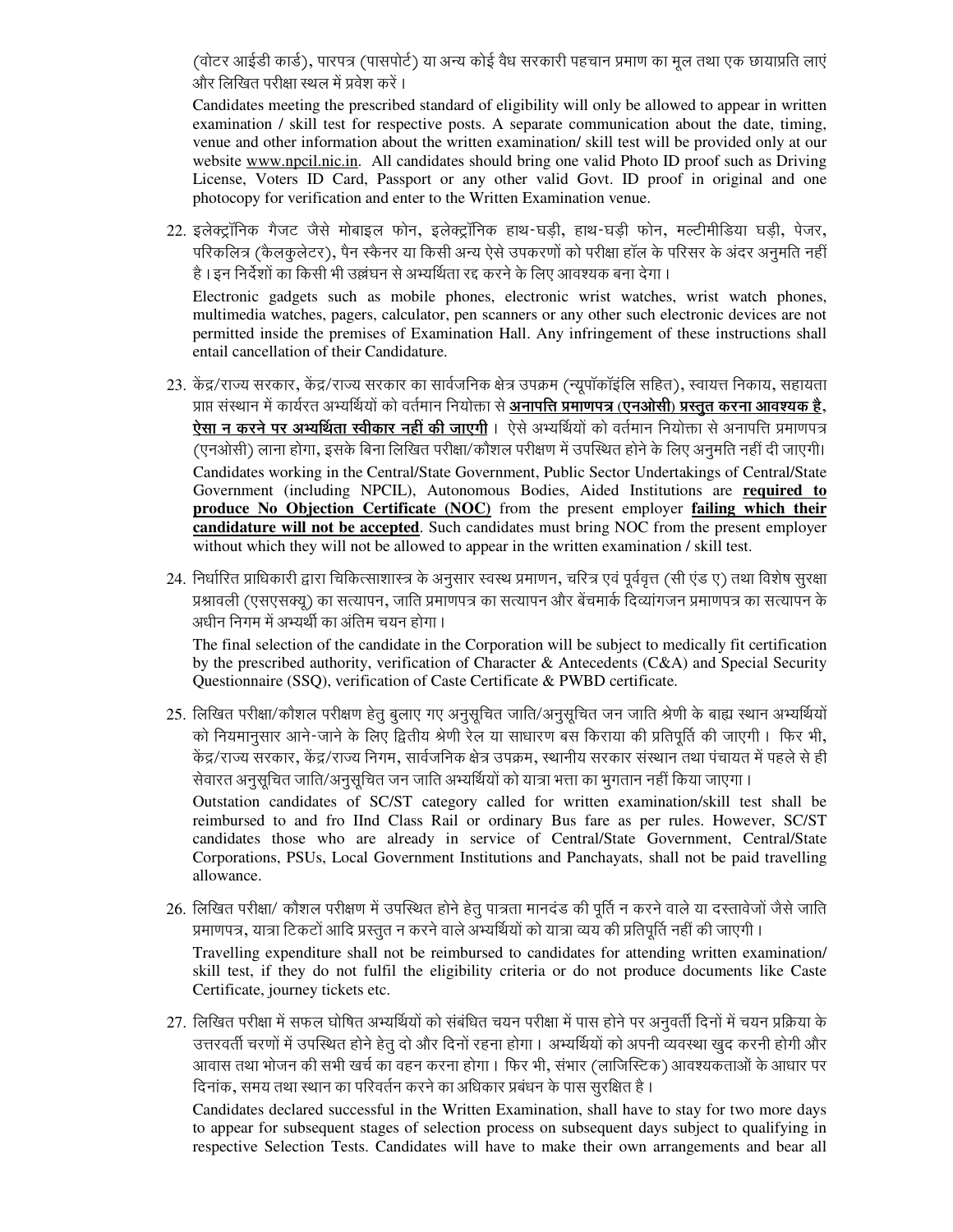expenses towards lodging and boarding. However, the management reserves the right to change the date, time and venue depends upon logistic requirements.

28. विज्ञापित पद हेतु उचित अभ्यर्थी नहीं पाए जाने पर किसी भी अभ्यर्थी को चयन नहीं करने का अधिकार न्यूपॉकॉइंलि के पास सूरक्षित है ।

NPCIL reserves the right not to select any of candidate(s) for the advertised post if suitable candidate is not found.

29. पद हेतू आवश्यक अर्हता वाले अभ्यर्थियों मात्र ही आवेदन करने के लिए पात्र हैं ।

Candidates possessing requisite qualification for the post are only eligible to apply.

- 30. **अंतिम वर्ष / अंतिम छमाही मे उपस्थित होने वाले या परिणाम की प्रतीक्षा करने वाले** अभ्यर्थियो आवेदन करने के लिए पात्र नहीं है। इसलिए उनकी अभ्यर्थिता पर विचार नहीं किया जाएगा। Those candidates who are **appearing in or awaiting result of final year/final semester are not eligible to apply.** Hence their candidature shall not be considered.
- 31. भर्ती या कार्यग्रहण सहित के बाद भी इस भर्ती प्रक्रिया के किसी भी चरण में निम्नलिखित में से कुछ भी पाए जाने पर न्यूपॉकॉइंलि में सभी नियुक्तियों के लिए उक्त आवेदक को अयोग्य करने, मुकदमा करने तथा विवर्जित करने के लिए भागी होंगे और उसके आवेदन/नियुक्ति को तत्काल अस्वीकार कर दिया जाएगा:-

At any stage of this recruitment process including after recruitment or joining, if any of the following is detected, the said applicant will be liable to be disqualified, prosecuted and debarred for all appointments in NPCIL and his/her application/appointment will be rejected forthwith:

#### अगर आवेदक If the applicant:

- a. गलत सूचना दिया है या झूठा दस्तावेज़ प्रस्तुत किया है; या
- has provided wrong information or submitted false documents; or
- b. प्रासंगिक जानकारी छिपाया है; या has Suppressed relevant information; or
- c. पद हेतु निर्धारित पात्रता मानदंड की पूर्ति नहीं करता है; या does not meet the eligibility criteria prescribed for the post; or
- d. भर्ती प्रक्रिया के दौरान अनुचित साधनों का सहारा लिया है; या
- has resorted to unfair means during the Recruitment process; or
- e. प्रतिरूपण का दोषी पाया जाता है; या
	- is found guilty of impersonation; or
- f. परीक्षा केंद्र में लिखित परीक्षा के सूचारू संचालन में उपद्रव किया है; या

has created disturbance affecting the smooth conduct of the Written Examination at the test centre venue; or

g. अमानवीय या अप्रासंगिक छायाचित्र को उद्भारण (अपलोड) किया है ।

has uploaded non-human or irrelevant photograph.

- 32. अभ्यर्थी द्वारा एक ही पद के लिए कई / दोहरा आवेदन करने पर केवल नवीनतम आवेदन पर ही विचार किया जाएगा । In case of multiple / duplicate application for the same post by a candidate only latest application will be taken into account for further consideration.
- 33. **अचर्यानेत अभ्यथियो का अभिलेख** (**रिकार्ड) जैसे आवेदन प्रपत्र, प्रश्न पत्र तथा उत्तर पुस्तिका आदि** को चयन सूची घोषित दिनांक से छह महीना से अधिक के लिए संरक्षित नहीं किया जाएगा।

**Record of the non-selected candidates viz. application form, question papers & answer sheets etc.** shall not be preserved beyond six months from the date of declaration of select list.

34. <u>बेचमार्क दिव्यांगजन अभ्यथी को लिखित परीक्षा / कौशल परीक्षण केंद्र पर प्रवेश करने तथा बैठने के लिए आवश्यक</u> <u>सहायता प्रदान की जाएगी</u> ।

**Necessary assistance for access & seating will be provided to PWBD candidates at the Written Examination / Skill Test Centre.**

35. अभ्यर्थी को दस्तावेज़ सत्यापन / कौशल परीक्षण के समय ऑनलाइन आवेदन और प्रवेश पत्र (अड़िंमट कार्ड) का मुद्रित प्रति (प्रिंट आउट) के साथ-साथ उनके विषय में यथा लागू मूल के साथ निम्नलिखित प्रमाणपत्रो / दस्तावेज़ो की **स्व-अनुप्रमाणित प्रति** अनिवार्य रूप से प्रस्तुत करना आवश्यक हैं:-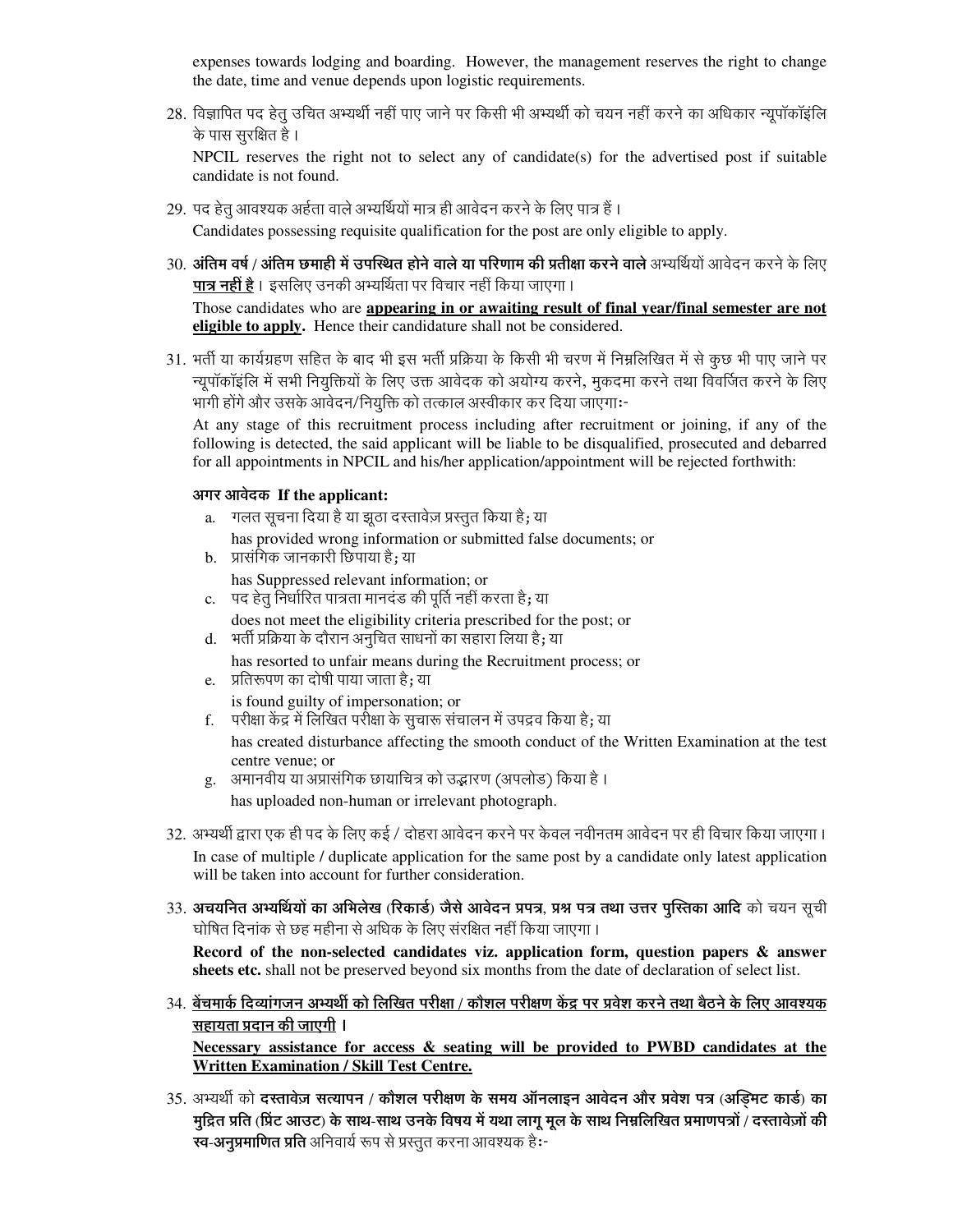Candidates are required to submit invariably **self-attested copy of the following certificates/documents as applicable to his/her case along with the print out of online application and admit card at the time of document verification/Skill Test with originals:-** 

- a. जन्म तिथि का प्रमाण के रूप मे जन्म प्रमाणपत्र / माध्यमिक विद्यालय प्रमाणपत्र (एसएससी) अंकसूची । Birth Certificate/SSC Mark Sheet as a proof of Date of Birth.
- b. माध्यमिक विद्यालय छोड़ने का प्रमाणपत्र (एसएसएलसी)/माध्यमिक विद्यालय प्रमाणपत्र (एसएससी)/उच्च माध्यमिक प्रमाणपत्र (एचएससी) अंकसूची । SSLC/SSC/HSC Mark Sheet
- c. स्नातक की उपाधि (प्रत्येक वर्ष या प्रत्येक छमाही [समेस्टर]) की अंकसूची और दीक्षांत/अनंतिम प्रमाणपत्र । Mark Sheets of (each year or each semester) UG Degree and Convocation/ Provisional Certificate.
- d. सभी शैक्षिक, व्यावसायिक तथा तकनीकी अर्हता के प्रमाणपत्र और अंकसूची । प्रत्येक वर्ष या प्रत्येक छमाही [समेस्टर] का अंकसूची अनिवार्य है। Mark Sheets and Certificates of all Educational, Professional and Technical Qualifications. Mark Sheet of each year or each semester is must.
- e. कम से कम छह माह की अवधि का संगणक (कंप्यूटर) पाठ्यक्रम प्रमाणपत्र ।

Computer Course Certificate of not less than 6 months duration.

- f. स्थानांतरण प्रमाणपत्र (टीसी) Transfer Certificate (TC)
- g. सेवा की अवधि, अनुभव का प्रकार जैसे पूर्णकालिक/अंशकालिक, पदनाम तथा स्पष्ट रूप से कार्य या उत्तरदायित्व का विवरण (यदि लाग हो) को सुचित करते हुए नियोक्ता द्वारा ज़ारी किए गए अनुभव प्रमाणपत्र/सेवा प्रमाणपत्र आवेदन ।

Experience Certificate/Service Certificate issued by the Employer indicating the period of service, nature of experience like full time/part time, designation and details of job or responsibilities clearly (if applicable).

h. वर्तमान नियोक्ता से अनापत्ति प्रमाणपत्र (एनओसी)- यथा लागू

No Objection Certificate (NOC) from present employer – as applicable.

- i. भारत सरकार द्वारा निर्धारित प्रारूप में सक्षम प्राधिकारी द्वारा ज़ारी जाति प्रमाणपत्र (अनुसुचित जाति/अनुसुचित जनजाति/अन्य पिछड़े वर्ग [गैर नवोन्नत वर्ग(नॉन-क्रीमी लेयर]) Caste Certificate (SC/ST/OBC (Non-Creamy Layer) issued by the Competent Authority in the prescribed format by the Government.
- j. भूतपूर्व सैनिक होने पर उन्मोचन प्रमाणपत्र आवेदन Discharge Certificate in case of Ex-Servicemen
- k. बेंचमार्क दिव्यांगजन (पीडब्ल्यूबीडी) के संबंध में निर्धारित प्रारूप में सक्षम प्राधिकारी द्वारा ज़ारी निःशक्तता प्रमाणपत्र ।

Disability Certificate issued by the Competent Authority in the prescribed format in respect of Person with Benchmark Disabilities (PWBD).

l. तिपिक पद हेतु अन्यथा अर्हताप्राप्त (क्वालफाइड) और टंकण करने में असमर्थ शारीरिक दिव्यांगजन के संबंध में दिव्यांग के लिए विशेष रोजगार केंद्र से संबद्ध चिकित्सा बोर्ड (या सिविल सर्जन द्वारा जहाँ कोई बोर्ड नहीं है) द्रारा ज़ारी प्रमाणपत्र ।

Certificate issued by Medical Board attached to Special Employment Exchanges for the disabled (or by a Civil Surgeon where there is no such board), in respect of physically disabled persons who are otherwise qualified to hold clerical post and unable to type.

m. अन्य कोई सूसंगत प्रमाणपत्र (यथा लागू) Any other relevant certificates (as applicable).

# 36. दस्तावेज़ों का सत्यापन की अनुसूची को अलग से सूचित की जाएगी **।**

## **The schedule of documents verification will be intimated separately.**

37. ऑनलाइन आवेदन प्रपत्र में आवेदक के द्वारा प्रस्तुत सूचना के आधार पर परीक्षा में उपस्थित होने के लिए अनुमति दी जाएगी । <u>इसलिए, आवेदन करने से पहले सभी योग्यता शर्तों की पुर्ति को सुनिश्चित करने की सलाह दी जाती है</u> । <u>अगर बाद में यह पता चला कि आवेदक द्वारा प्रस्तुत सूचना झुठी/नकली है या आवेदक किसी अन्य योग्यता शर्तों की</u>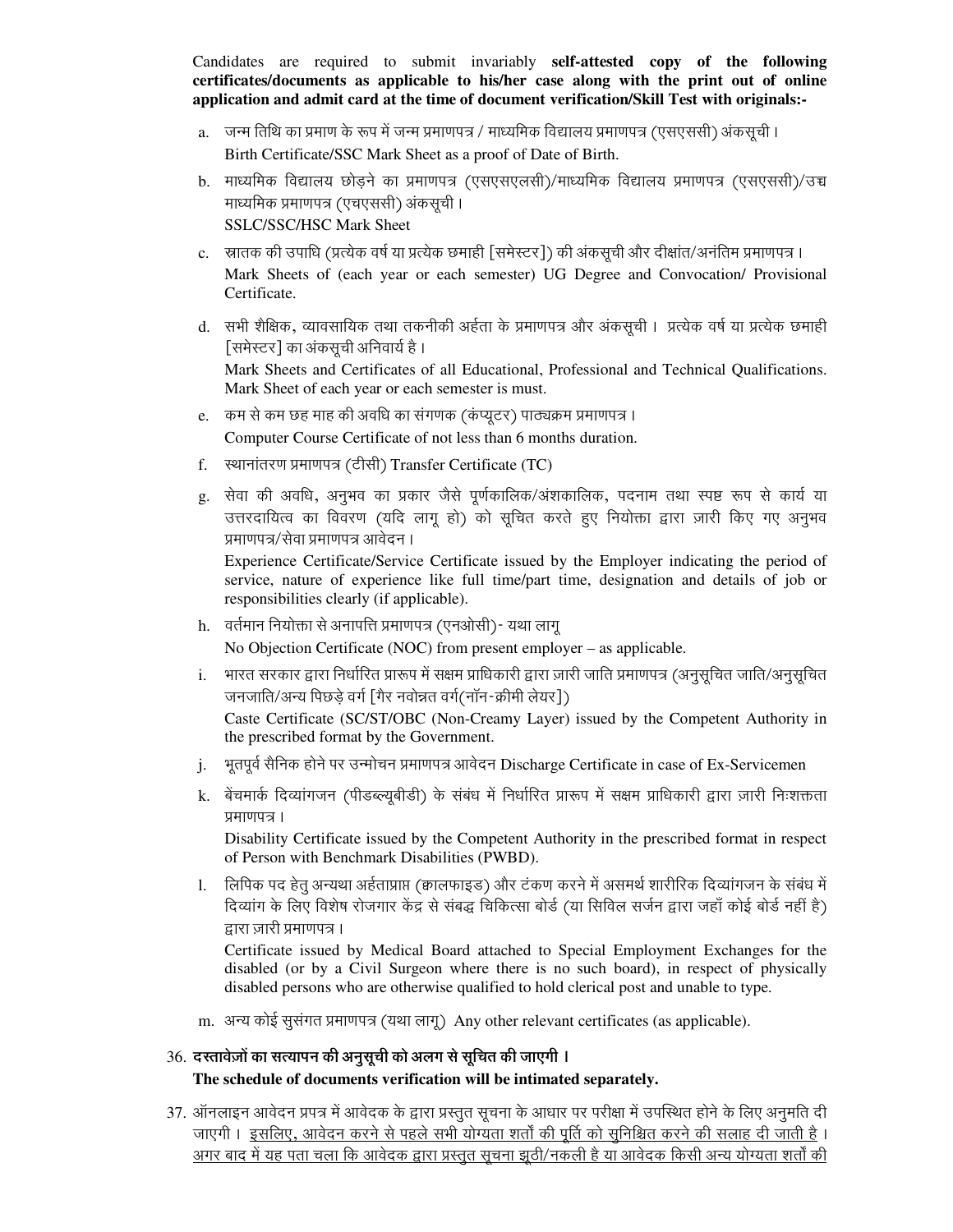पूर्ति नहीं करते है, तो ऐसे आवेदक की अभ्यर्थिता रद्द कर दी जाएगी और इस संबंध में कोई पत्राचार नहीं किया जाएगा।

The applicant would be admitted to the examination on the basis of the information furnished by him/her in the online application form. It is therefore advised to ensure that they fulfil all the eligibility conditions before applying. In case it is found at a later stage that the information furnished by an applicant is false/fake or an applicant does not fulfil any other eligibility conditions, the candidature of such applicant shall be cancelled and no correspondence in this regard would be entertained.

38. परीक्षा के लिए प्रवेश पत्र ज़ारी करने से नियुक्ति हेतु कोई अधिकार प्रदान नहीं करेगा। नियुक्ति केवल सभी योग्यता शर्तों की पर्ति और निर्धारित चयन मानदंडों में योग्यता प्राप्त करने पर ही होगी ।

Issuance of an admit card for the examination will not confer any right for appointment. Appointment will be solely subject to fulfilment of all the eligibility conditions and qualifying in the selection criteria prescribed.

- 39. किसी भी रूप का पक्ष-प्रचार (कैनवास) अयोग्यता होगी। Canvassing in any form shall be disqualification.
- 40. किसी भी विवाद के मामले में, न्याय-क्षेत्र चेन्नई में होगा । In case of any dispute, jurisdiction shall be at Chennai.
- 41. इस प्रक्रिया / अद्यतन / शुद्धि-पत्र / अनुशेष आदि से संबंधित आगे की उद्घोषणा / विवरण को समय-समय पर केवल न्यूपॉकॉइंलि वेबसाइट <u>www.npcil.nic.in</u> पर ही प्रकाशित / प्रदान किया जाएगा । All further announcements/ details pertaining to this process /updates/corrigendum/addendum etc. will only be published/ provided on NPCIL website **www.npcil.nic.in** from time to time.
- 42. विज्ञापन का हिन्दी रूपांतर में किसी भी विसंगति की स्थिति में सभी प्रयोजनों के लिए अंग्रेज़ी रूपांतर मान्य होगा । In case of any discrepancy in Hindi version of the advertisement, English version will prevail for all purposes.
- 43. इस भर्ती तथा चयन प्रक्रिया को कोई कारण या सूचना के बिना किसी भी चरण में संपूर्ण प्रक्रिया को संशोधित / रद / विस्तार करने का अधिकार निगम के पास सुरक्षित है । किसी भी प्रकार की संभाव्य घटना की स्थिति में केंद्र / स्थान और / या सभी केंद्र / अभ्यर्थी के संबंध में जहाँ भी आवश्यक हो न्यूपॉकॉइंलि अपने विवेकाधिकार से पुनः लिखित परीक्षा / कौशल परीक्षण आयोजित कर सकता है।

Corporation reserves the right to modify/cancel/expand the whole process of this recruitment and selection process at any stage without assigning any reason or intimation. The NPCIL may at its discretion, conduct re-written test/ skill test, wherever necessary in respect of a Centre / Venue and / or all Centres / candidates in case of any eventualities.

44. अचयनित अभ्यर्थियों के साथ कोई पत्राचार नहीं किया जाएगा।

No correspondence will be made with the candidates not selected.

- 45. विज्ञापन का हिन्दी रूपांतर में किसी भी विसंगति की स्थिति में सभी प्रयोजनों के लिए अंग्रेज़ी रूपांतर मान्य होगा । In case of any discrepancy in Hindi version of the Advertisement, English version will prevail for all purposes.
- 46. चयन सूची गठन की तारीख से छह महीना से अधिक के लिए अचयनित अभ्यर्थियों का अभिलेख (रिकार्ड) को संरक्षित नहीं किया जाएगा ।

Record of the non-selected candidates shall not be preserved beyond six months from the date of formation of select list.

<u>47. बेचमार्क दिव्यांगजन अभ्यथी को लिखित परीक्षा केंद्र पर प्रवेश करने तथा बैठने के लिए आवश्यक सहायता प्रदान की</u> जाएगी ।

**Necessary assistance for access & seating will be provided to PWBD candidates at the Written Examination Centre**.

48. लिखित परीक्षा केंद्र केवल चेन्नई (या) कल्पाक्कम होगा। The Written Examination Centre will be at Chennai (or) Kalpakkam only.